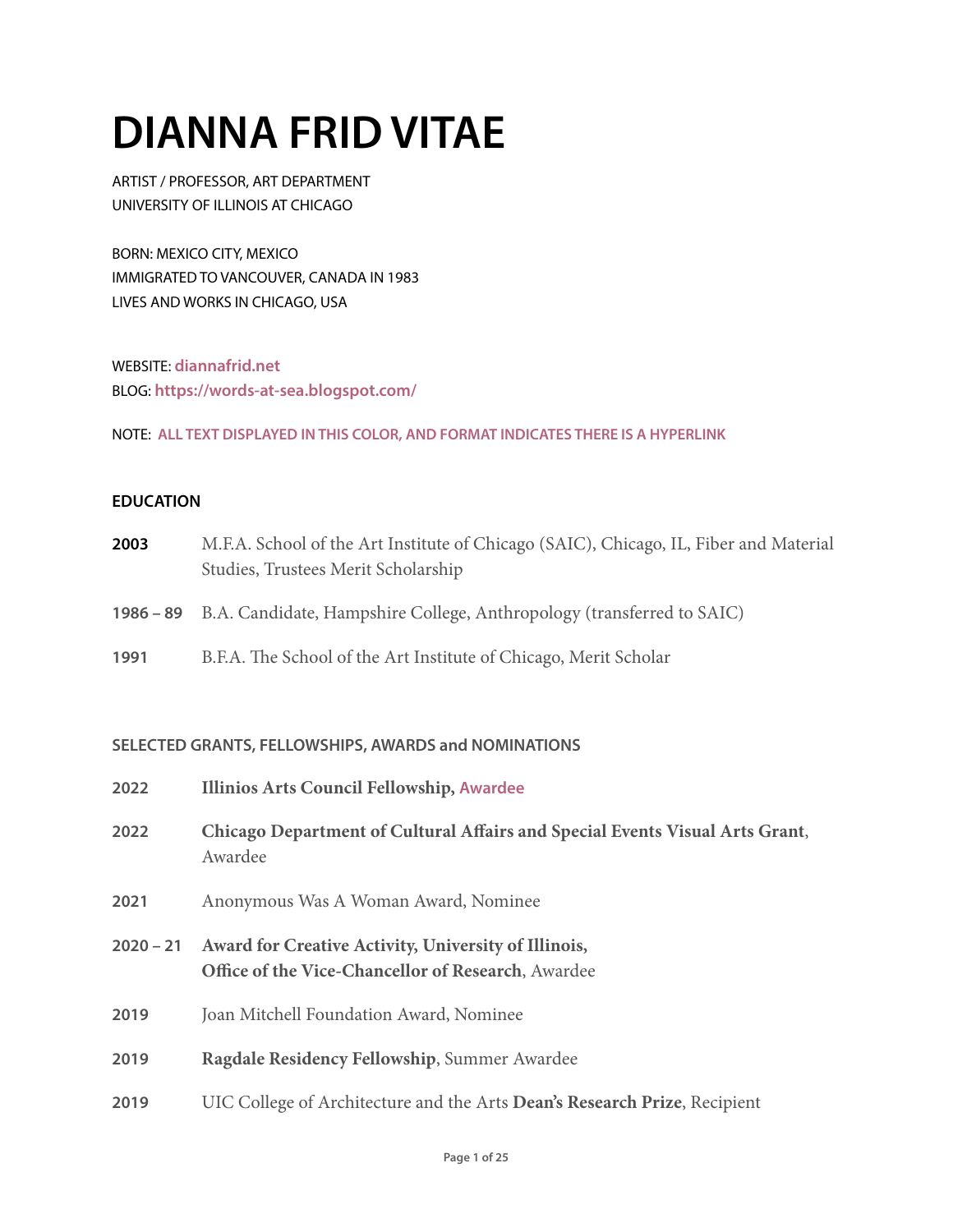## **SELECTED GRANTS, FELLOWSHIPS, AWARDS and NOMINATIONS – continued**

| 2019        | Winner of Public Art Commission for the Chicago Transit Authority (CTA),<br>Peoria Street Bridge, UIC / Halsted Station (Suspended)                      |
|-------------|----------------------------------------------------------------------------------------------------------------------------------------------------------|
| 2019        | Creative Capital - Phase 1, Finalist                                                                                                                     |
| 2018        | <b>3Arts Award in Visual Arts, Awardee</b>                                                                                                               |
| 2018        | Invited applicant, Rome Prize                                                                                                                            |
| 2018        | Creative Capital phase 1, Finalist                                                                                                                       |
| $2017 - 20$ | International Connections Fund, Mac Arthur Foundation, Annual, Cross-Currents:<br>Habana-Chicago (National Museum of Mexican Art as principal)           |
| 2017        | Spertus Institute Chicago Artists Fellowship, Awardee                                                                                                    |
| 2017        | Anonymous Was A Woman Award, Nominee                                                                                                                     |
| 2017        | The Canada Council for the Arts, Project Grant Recipient                                                                                                 |
| 2016        | Guggenheim Fellowship Finalist                                                                                                                           |
| 2016        | UIC College of Architecture and the Arts Dean's Research Prize, Recipient                                                                                |
| 2016        | UIC Faculty Scholarship Support Program, Recipient                                                                                                       |
| 2015        | 3Arts Award, Nominee                                                                                                                                     |
| 2015        | Office of the Vice Chancellor For Research (OVCR) Inaugural Award in Art,<br>Architecture and the Humanities, University of Illinois at Chicago, Awardee |
| 2015        | Alfredo Harp Helú Foundation, Oaxaca, Mexico, project support for research and<br>exhibition at the Biblioteca Francisco Burgoa, Recipient               |
| 2014        | Illinois Arts Council Artist Fellowship, Awardee                                                                                                         |
| 2014        | UIC College of Architecture and the Arts Dean's Research Prize, Recipient                                                                                |
| 2014        | UIC Faculty Scholarship Support Program, Recipient                                                                                                       |
| 2014        | Illinois Arts Council Professional Development Grant, Recipient                                                                                          |
| 2013        | Anonymous Was A Woman Award, Nominee                                                                                                                     |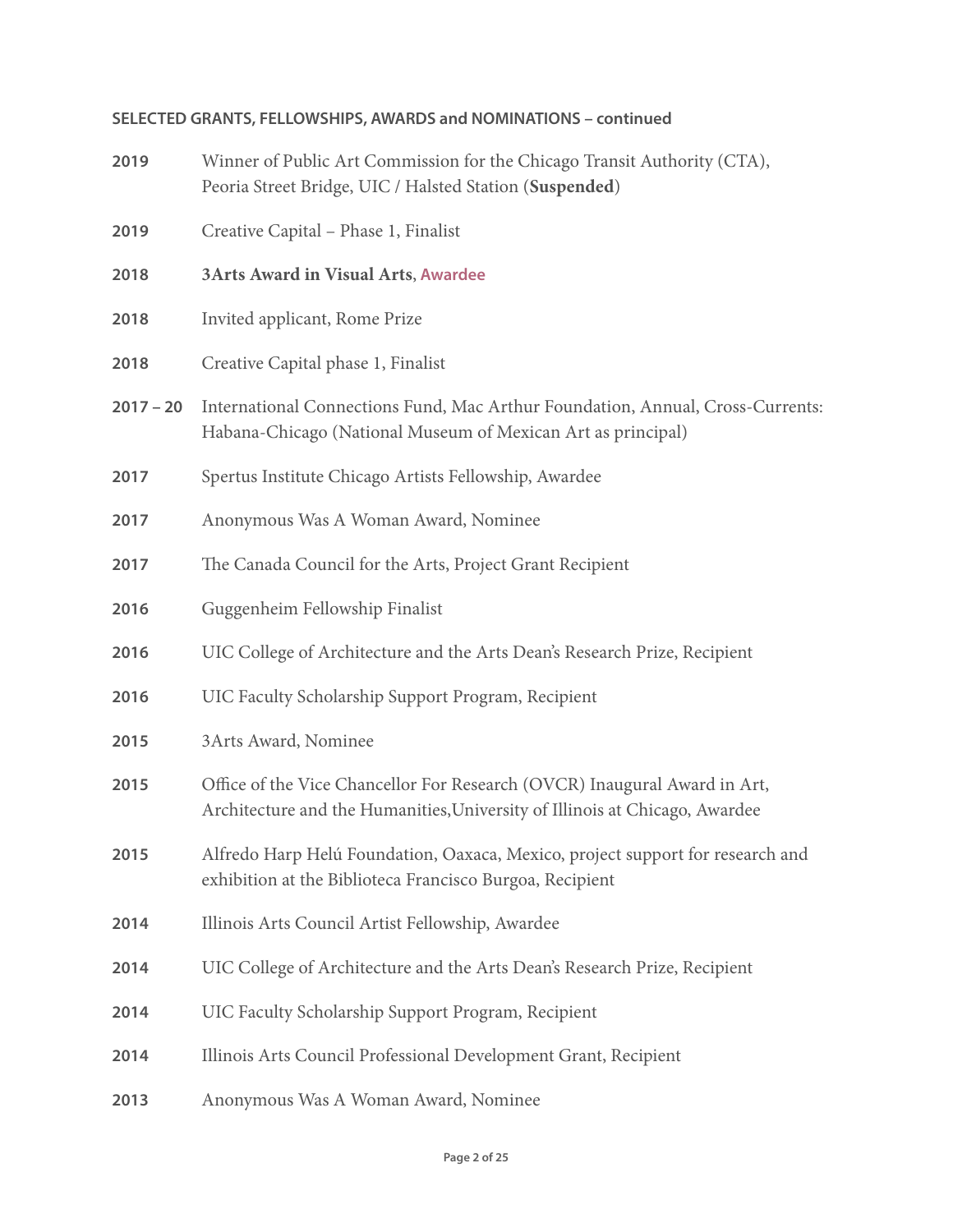# **SELECTED GRANTS, FELLOWSHIPS, AWARDS and NOMINATIONS – continued**

| 2012 | The Canada Council for the Arts, Project Grant, Recipient                                                     |
|------|---------------------------------------------------------------------------------------------------------------|
| 2010 | UIC College of Architecture and the Arts Dean's Research Prize / Research in The<br>Netherlands, Recipient    |
| 2010 | UIC Faculty Scholarship Support Program, Recipient                                                            |
| 2009 | The Canada Council for the Arts, Project Grant Recipient/ Exhibition in Cologne,<br>Germany                   |
| 2009 | UIC Faculty Scholarship Support Program, Recipient                                                            |
| 2009 | UIC College of Architecture and the Arts Dean's Research Prize, Recipient /<br>Exhibition in Cologne, Germany |
| 2008 | The Canada Council Travel Grants to Professionals in the Visual Arts, Recipient                               |
| 2004 | Artadia: The Fund for Art and Dialogue Awardee                                                                |
| 2003 | Illinois Arts Council Special Assistance Grant, Awardee                                                       |
| 2003 | School of the Art Institute of Chicago MFA Fellowship, Awardee                                                |
| 2003 | Joan Mitchell Foundation MFA Grant Program, Nominee                                                           |

# **SELECTED ONE AND TWO-PERSON EXHIBITIONS AND PRESENTATIONS**

| 2022 | Dia Art Foundation, New York, "Poetry &: Victoria Chang and Dianna Frid," June 9<br><b>LINK</b>                                   |
|------|-----------------------------------------------------------------------------------------------------------------------------------|
| 2019 | Alan Koppel Gallery, Chicago, "More Time Than Life," solo, Sept-Nov 2019,<br>exhibition publication                               |
| 2018 | Alpineum Produzentengalerie, Lucerne, Switzerland<br>"All Days Combined: Dianna Frid and Monika Müller"<br>exhibition publication |
| 2018 | Goldfinch Projects, Chicago,<br>"The Registers: Dianna Frid and Monika Müller"<br>exhibition publication                          |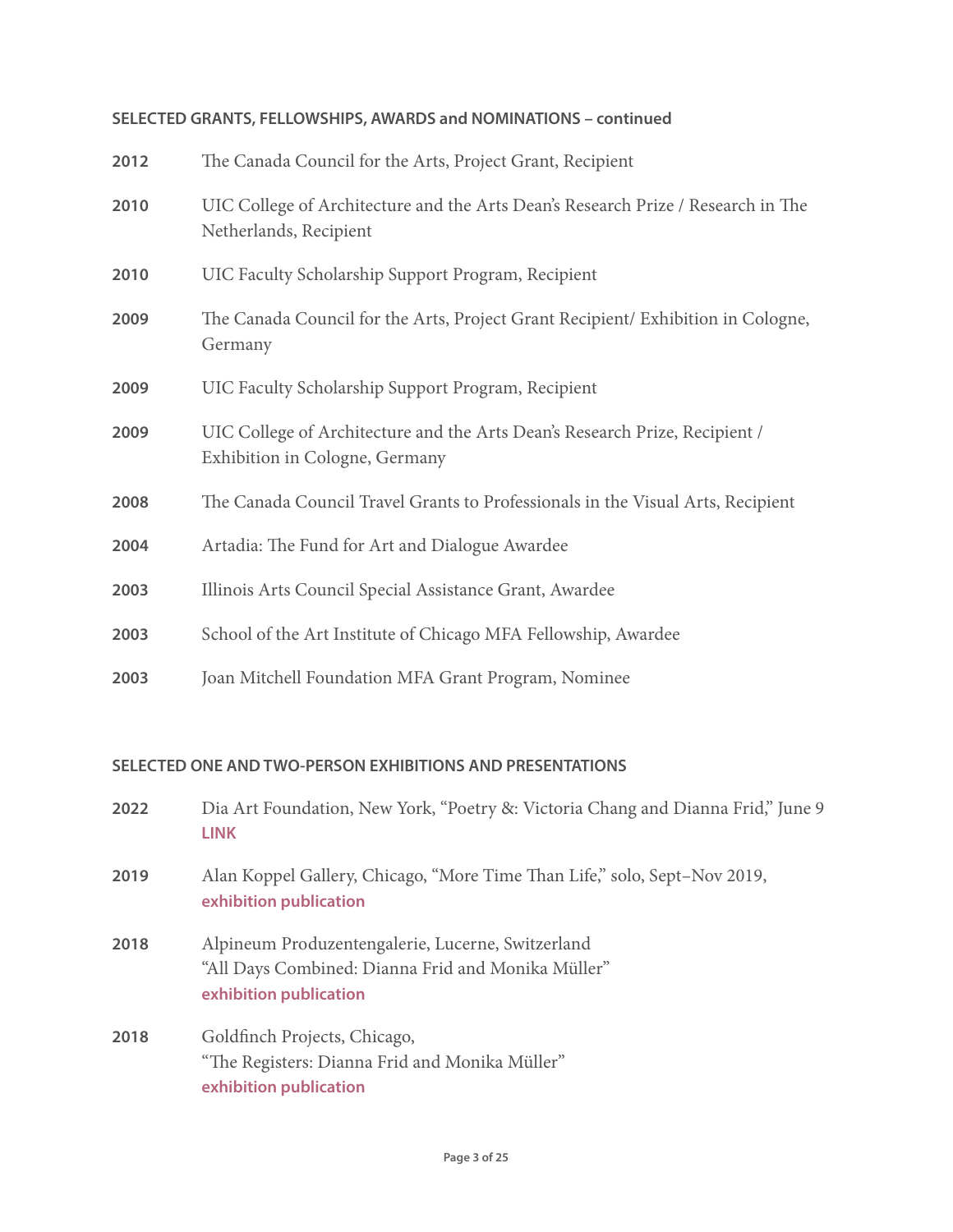# **SELECTED ONE AND TWO-PERSON EXHIBITIONS AND PRESENTATIONS – continued**

| 2017 | Milner Library at Illinois State University, "Hilo de Vías: Selected Artist's Books," solo                                     |
|------|--------------------------------------------------------------------------------------------------------------------------------|
| 2017 | University Galleries at Illinois State University, Normal, IL,<br>"Dianna Frid: It Takes Time," solo<br>exhibition publication |
| 2016 | DePaul University Art Museum, Chicago,<br>"Dianna Frid and Richard Rezac"<br>catalogue                                         |
| 2015 | Biblioteca Francisco de Burgoa, Oaxaca, Mexico, "Matter and Subject Matter," solo<br>catalogue<br><b>INTERVIEW</b>             |
| 2015 | The Poetry Foundation, Chicago,<br>"Dianna Frid and Cecilia Vicuña: A textile exhibition"                                      |
| 2014 | Alpineum Produzentengalerie, Lucerne, Switzerland, solo<br>exhibition publication                                              |
| 2013 | Artadia Summer Open Studio, New York, NY, solo                                                                                 |
| 2013 | Riverside Art Center, Riverside, IL, "Dianna Frid and Allison Wade"<br>exhibition publication                                  |
| 2012 | Bravin Lee Programs, New York, NY "Dianna Frid: Artists' Book Program" solo                                                    |
| 2011 | devening projects + editions, Chicago, IL, solo                                                                                |
| 2010 | Clough-Hanson Gallery, Rhodes College, Memphis, TN, solo                                                                       |
| 2010 | neues kunstforum, Cologne, Germany, "Skylight and Spectra," solo                                                               |
| 2009 | Gahlberg Gallery, College of Du Page, IL, solo<br>exhibition publication                                                       |
| 2009 | Bravin Lee Programs, New York, NY, "Dianna Frid: Artists' Book Program," solo                                                  |
| 2008 | devening projects + editions, Chicago, IL, solo                                                                                |
| 2006 | CROXHAPOX, Gent, Belgium, solo                                                                                                 |
|      |                                                                                                                                |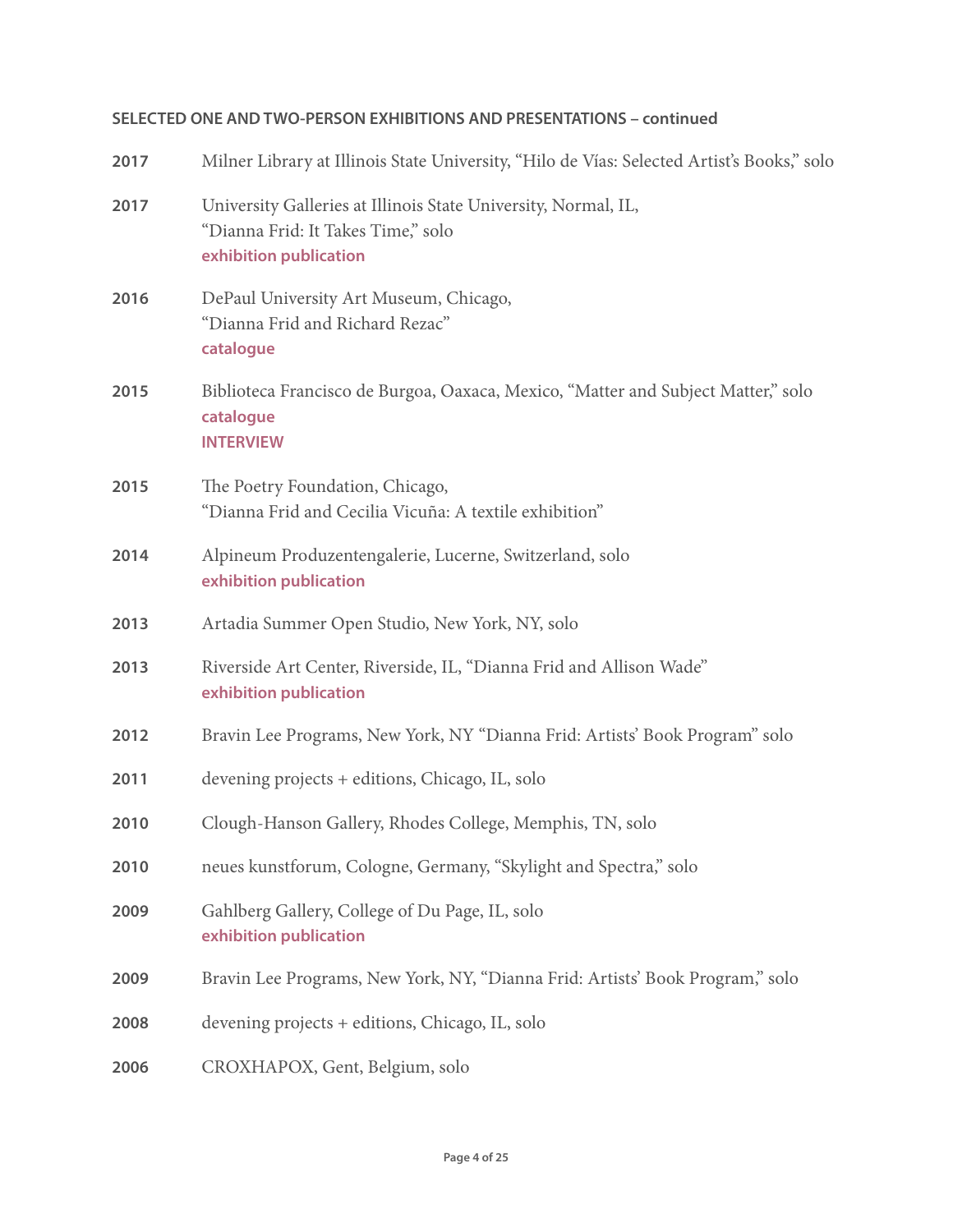# **SELECTED ONE AND TWO-PERSON EXHIBITIONS AND PRESENTATIONS – continued**

| 2006 | Museum of Contemporary Art, Chicago, IL<br>"Dianna Frid: 12 x 12, New Artists New Work," solo |
|------|-----------------------------------------------------------------------------------------------|
| 2005 | PS1-MOMA, Long Island City, NY, National and International Projects, solo                     |
| 2005 | Julia Friedman Gallery, New York, NY, solo                                                    |
| 2004 | SubCity Projects, Chicago, IL, "Carriage" (collaboration with Mark Gallay)                    |
| 2003 | Gallery 400, Chicago, IL, "The Field" (with contributions by Stephen Motika)                  |
| 1999 | Esso Gallery, New York, NY, solo                                                              |
| 1998 | CROXHAPOX, Gent, Belgium, solo                                                                |
| 1997 | Optica, Montreal, Canada, "Gravity" (collaboration with Anton Vidokle)                        |
| 1995 | Artspeak Gallery, Vancouver, Canada, solo                                                     |

## **SELECTED GROUP / CURATED EXHIBITIONS**

| 2022 | Design Museum of Chicago, "Tomorrow, and Tomorrow and Tomorrow," curated by<br>Industry of the Ordinary, April 15 to 16, 2022                                                            |
|------|------------------------------------------------------------------------------------------------------------------------------------------------------------------------------------------|
| 2021 | NO SHOW SPACE, Bethnal Green, London, "Inscription #2,"<br>Curated by Inscription: the Journal of Material Text with Fraser Muggeridge & Aslak<br>Gurholt. October 6 to October 31, 2021 |
| 2021 | National Museum of Mexican Art, Chicago, "Día de Muertos - A Time to Grieve &<br>Remember," September 10 to December 12, 2021                                                            |
| 2021 | DePaul Art Museum, Chicago, "LatinXAmerican," curated by Julie Rodrigues<br>Widholm, Ionit Behar, etal. January 7 - August 15<br><b>LINK</b>                                             |
| 2020 | Chicago Manual of Style, Chicago, Amsterdam and @fourflags2020, "Four Flags,"<br>curated by Stephanie Cristello and Ruslana Lichtzier<br><b>LINK</b>                                     |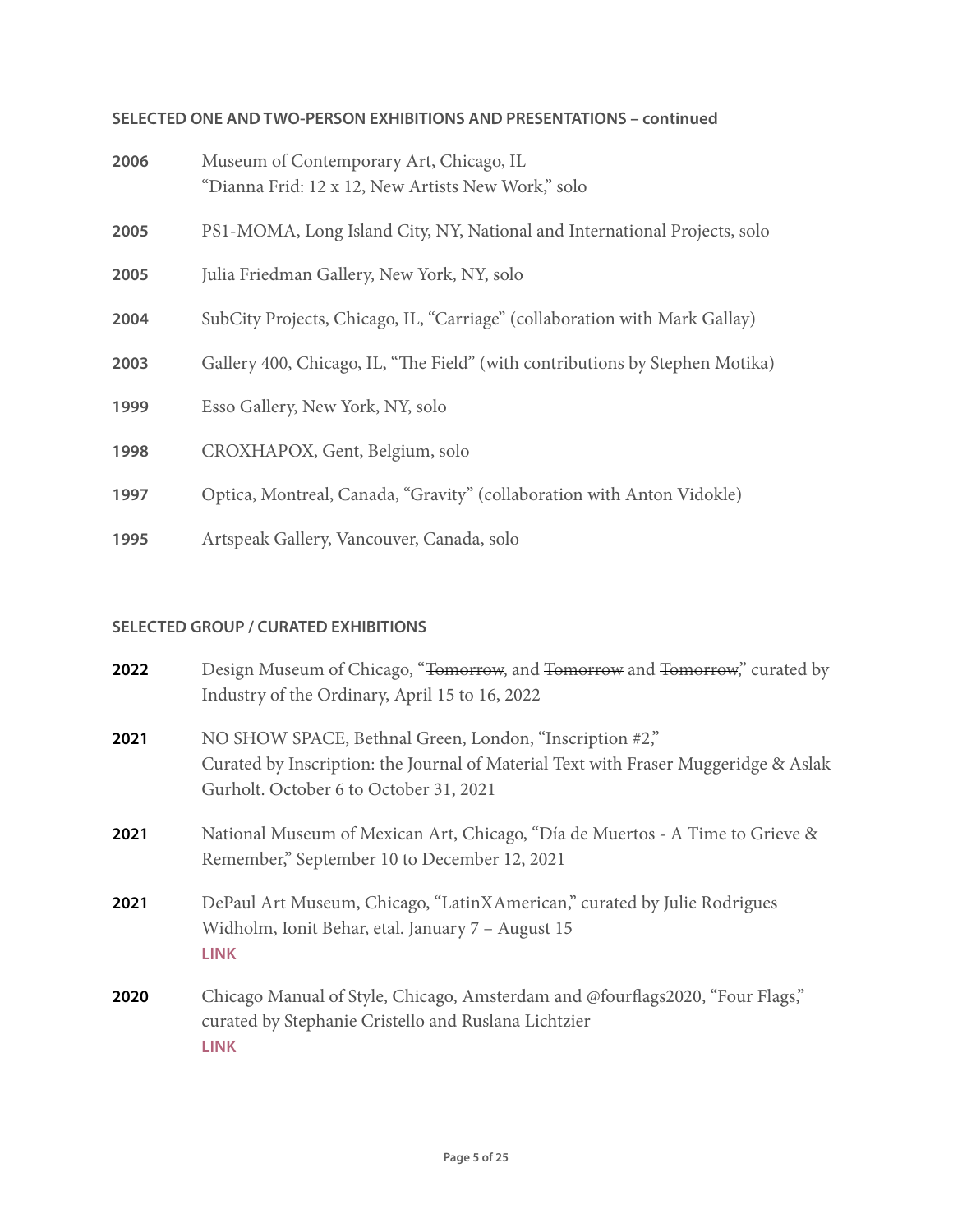| 2020    | Dock 6 Design + Art 13 annual, Chicago, online due to Covid-19, live on June 27<br><b>LINK</b>                                                           |
|---------|----------------------------------------------------------------------------------------------------------------------------------------------------------|
| 2020    | COVID-TV, Broadcast platform via Instagram, curated by Edra Soto, April 24                                                                               |
| 2020    | Dairy Art Center, Boulder, Colorado, "Foreign Born," February 28 - April 5                                                                               |
| 2020    | Museum of Contemporary Art, Chicago, "Duro Olowu: Seeing Chicago"<br>curated by Duro Olowu with Naomi Beckwith, Feb 29 - Sept 13<br>exhibition catalogue |
| 2020    | Selected Works, Chicago, "The Long Goodbye" curated by Jesse Malmed, February<br><b>LINK</b>                                                             |
| 2020    | University Galleries, ISU, "An Infinite and Omnivorous Sky," curated by Kendra Paitz,<br>Normal, IL, Jan - Feb, (catalogue forthcoming)<br><b>LINK</b>   |
| 2020    | Des Lee Gallery, Washington University, "Body Screen Meme," curated by Andrea<br>Bowles, Saint Louis, MO, Feb 7 - March 20                               |
| 2019    | Arts of Life, Chicago, "Entrelazar," curated by Edra Soto with Arts of Life, Aug - Oct                                                                   |
| 2019    | Smart Museum, Chicago, "Cross Currents / Intercambio Cultural," July - Aug                                                                               |
| 2018-19 | Mana Contemporary, "Through Her Eye," Chicago                                                                                                            |
| 2018    | Alan Koppel Gallery, "NoNonchalant," Chicago, Sept 21-Nov 27                                                                                             |
| 2018    | Kimura Gallery at the University of Alaska Anchorage, "The Bounded Text,"<br>Curated by Riva Symko. Sept 8 - Oct 28                                      |
| 2018    | Spertus Institute, Chicago, "Inquiry 01: Chicago Jewish Artists Fellowship<br>Exhibition," curated by Ionit Behar and Ruslana Lichtzier, May - Aug       |
| 2018    | Flatland Gallery, Houston, "The Dangerous Professors" Curated by Ruslana Lichtzier                                                                       |
| 2018    | Latino Arts, Inc., Milwaukee, WI, "Expansive Threads," curated by Edra Soto, Feb -<br>June                                                               |
| 2017    | Goldfinch Projects, Chicago, Flat Files Exhibition                                                                                                       |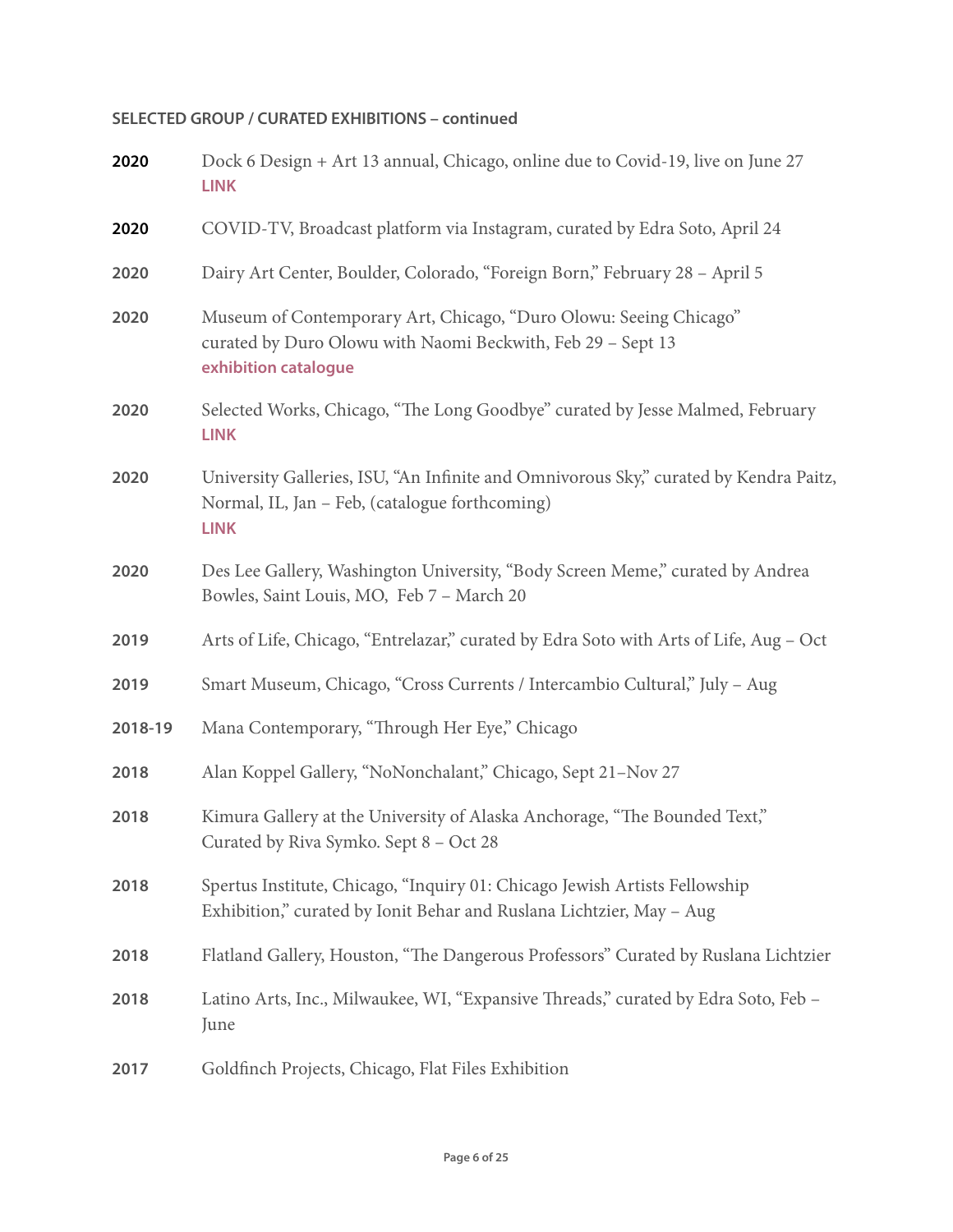| 2017 | Untitled Art Fair, Miami, with Bravin Lee Programs                                                                                                 |
|------|----------------------------------------------------------------------------------------------------------------------------------------------------|
| 2017 | Mana Contemporary, Chicago, "Expanded" with Goldfinch Projects                                                                                     |
| 2016 | University Galleries at Illinois State University, Normal, IL<br>"Strange Oscillations and Vibrations of Sympathy"<br>exhibition catalogue         |
| 2016 | Robert & Elaine Stein Galleries, Wright State University, Dayton, Ohio,<br>"Modern and Contemporary Latino Prints"                                 |
| 2016 | Museum London, Ontario, Canada, "TransAMERICAS" (publication)                                                                                      |
| 2016 | Chicago Artists Coalition, Chicago, "The Annual"                                                                                                   |
| 2016 | Weinberg Newton Gallery, Chicago, "Your Body is a Battleground"                                                                                    |
| 2016 | Alan Koppel Gallery, Chicago, "Millennial's Guide to the Galaxy"                                                                                   |
| 2016 | Chicago Cultural Center, "Present Standard"                                                                                                        |
| 2016 | Pattern Shop Studio, Denver, "Shark's Ink: Collaborations II"                                                                                      |
| 2016 | Heaven Gallery, Chicago, "What is the Message/The Brilliant Influence of Deborah<br>Boardman: a Collective Survey"                                 |
| 2015 | Spudnik Press, Chicago, "The People's Pamphlets"                                                                                                   |
| 2015 | Minnesota Center for Book Arts, Minneapolis, "The Contained Narrative: Defining<br>the Contemporary Artist's Book"                                 |
| 2014 | Alpineum Produzentengalerie, Lucerne, Switzerland, "Minimale 2"                                                                                    |
| 2014 | National Museum of Mexican Art, Chicago, IL, "As Cosmopolitans and Strangers:<br>Mexican Art of the Jewish Diaspora from the Permanent Collection" |
| 2013 | Chicago Artists Coalition, Chicago, IL, "Twelve Variations"                                                                                        |
| 2013 | Launch F18, New York, NY, "1XX"                                                                                                                    |
| 2013 | Kimball Art Center, Park City, Utah, "Ink Paper Scissors"                                                                                          |
|      |                                                                                                                                                    |

SF Market Pavilion, Santa Fe, New Mexico, "N2NM: Exchange"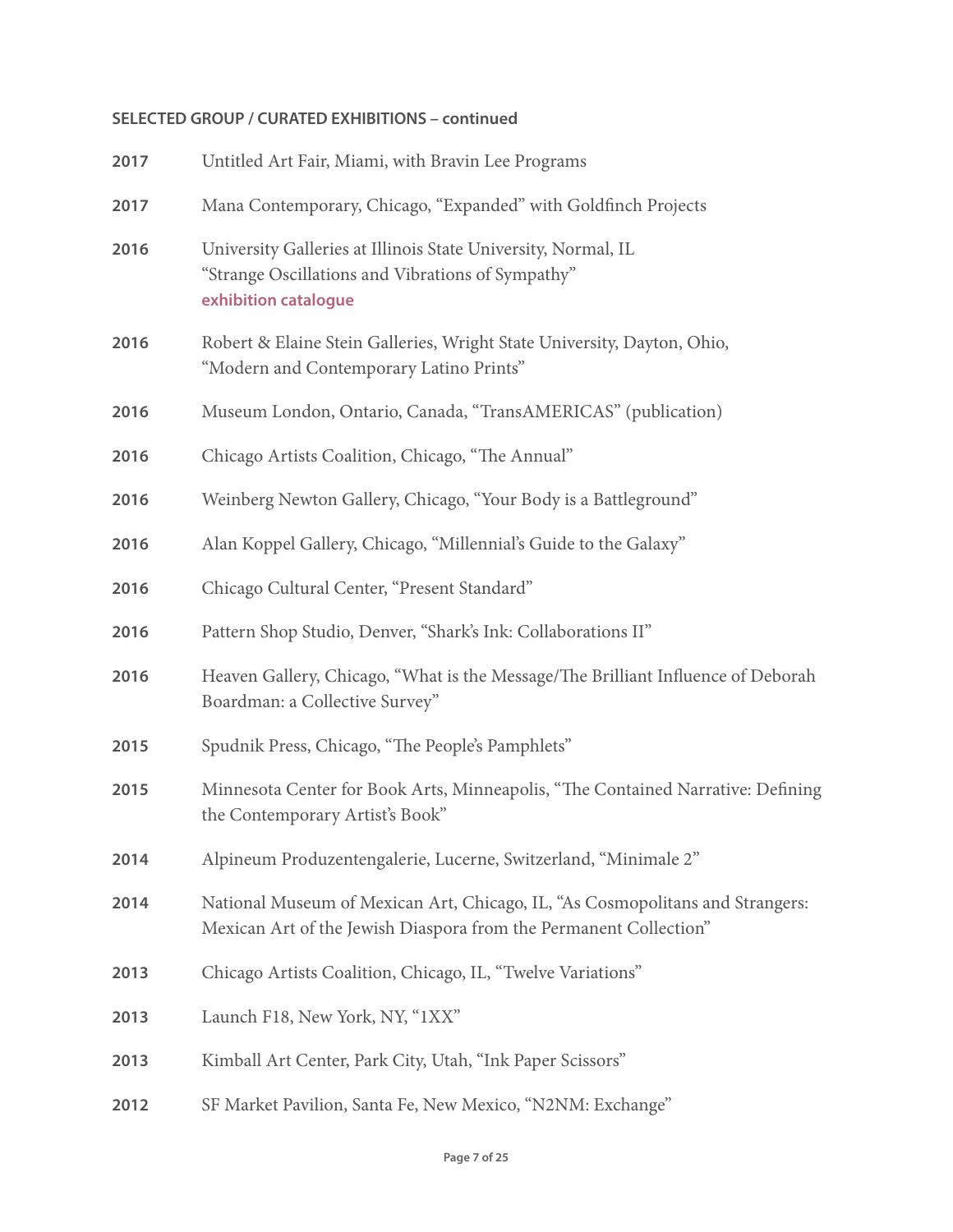| 2012 | The Center for Book Arts, New York, NY, "Diaristic Tendencies" traveled to Payne<br>Gallery, Moravian College, Bethlehem, PA |
|------|------------------------------------------------------------------------------------------------------------------------------|
| 2011 | Alpineum Produzenten-Galerie, Lucerne, Switzerland, "Drawn Together"                                                         |
| 2011 | Center for Book and Paper Arts, Chicago, IL, "The World as Text"                                                             |
| 2011 | Center for Contemporary Printmaking, Norwalk, CT, "Printed by Master Printers"                                               |
| 2011 | devening projects + editions, Chicago, IL, "MULTIPLEMIX"                                                                     |
| 2010 | dok251, Düsseldorf, Germany, "GRAVITY MATTERS AND SHADOWY FOLDS"                                                             |
| 2010 | Edvand-Munch-Haus, Warnemünde, Germany, "oqbo Paperfile on Tour"                                                             |
| 2010 | Bravin Lee Programs, New York, NY, "The Hendersons Will All Be There"                                                        |
| 2010 | Ebersmoore Gallery, Chicago, IL, "Around"                                                                                    |
| 2010 | neues kunstforum, Cologne, Germany, "6. Editionale, Artists' Book Fair"                                                      |
| 2010 | Bravin Lee Programs, New York, NY, "Gallery Artists"                                                                         |
| 2009 | P.S.1, NY, NY Art Book Fair, "Reversal" with Bravin Lee Programs                                                             |
| 2009 | Galerie OQBO, Berlin, Germany, "papier - offensiv"                                                                           |
| 2009 | The Center for Book Arts, New York, NY, "Threads"                                                                            |
| 2009 | I-Space, Chicago, IL, "Response: Art and the Art of Criticism"                                                               |
| 2008 | The Drawing Center, New York, NY, "Selections: Spring 2008"                                                                  |
| 2008 | devening projects + editions, Chicago, IL, "Paper Love"                                                                      |
| 2008 | Jan Colle Gallery, Gent, Belgium, "Transmold"                                                                                |
| 2007 | Museum of Contemporary Art, Chicago, IL, "Mapping the Self"                                                                  |
| 2007 | Grand Bazaar, Istanbul, Turkey, "Kuf-Mold"<br>(traveled as "Transmold" to Gent, Belgium, 2008)                               |
| 2006 | John Michael Kohler Arts Center, WI, "Utopia"                                                                                |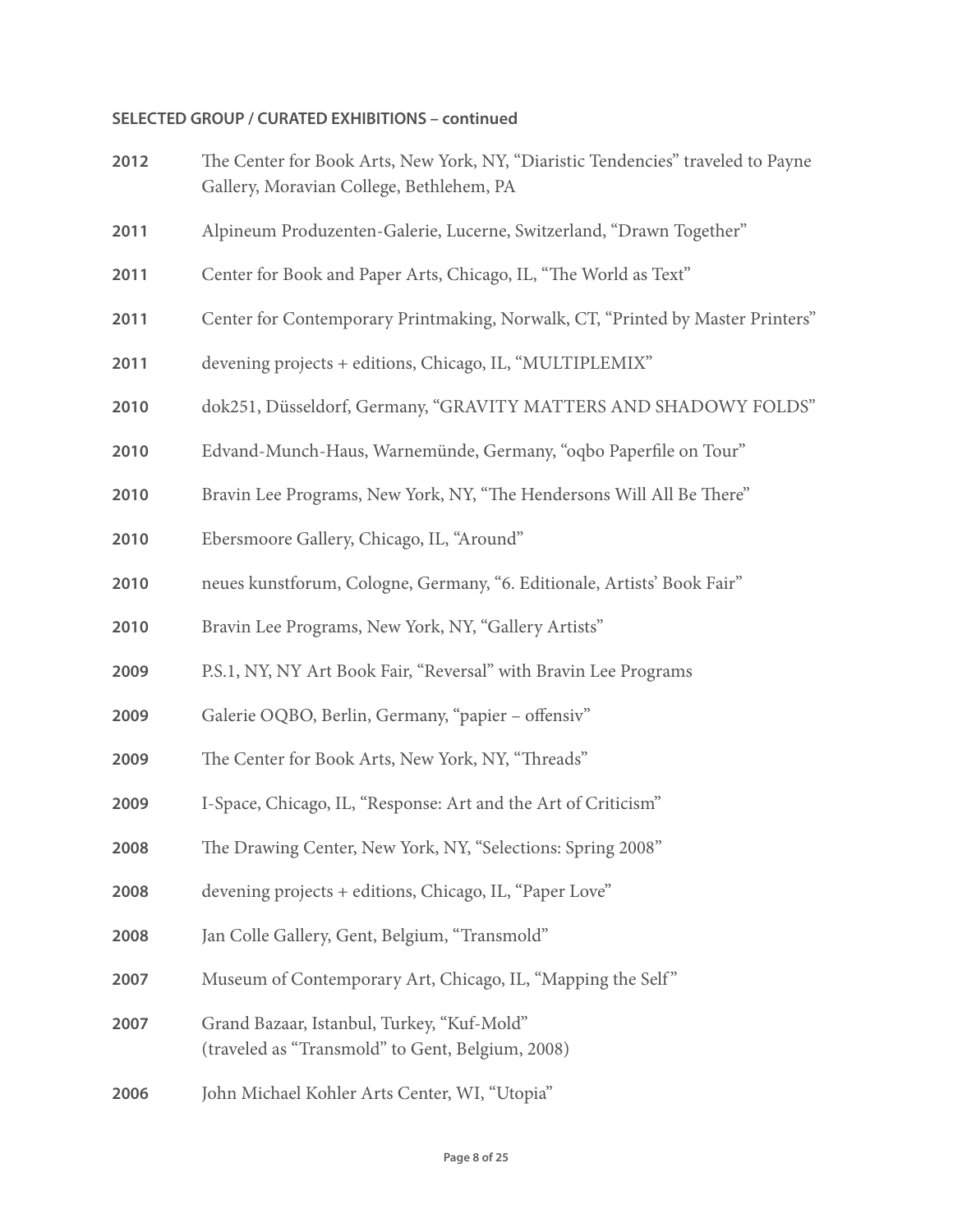| 2006 | C.O.R.N.E.L.I.A. & Croxhapox at Kapel Maagdendale 13,<br>Oudenaarde, Belgium "Basics 2"                           |
|------|-------------------------------------------------------------------------------------------------------------------|
| 2006 | Hyde Park Art Center, Chicago, IL, "Takeover" (collaboration with Mark Gallay)                                    |
| 2006 | Esso Gallery, New York, NY, "Esso Gallery's 10th Anniversary"                                                     |
| 2005 | Chicago Cultural Center, Chicago, IL, "Crossings"                                                                 |
| 2005 | Kaohsiung Museum of Fine Arts, Kaohsiung, Taiwan "Crossings"                                                      |
| 2005 | Mexican Cultural Institute, Washington, DC, "Inverted Mirrors"                                                    |
| 2005 | Chicago Cultural Center, Chicago, IL, "Centrally Located: The Artadia Awardees"                                   |
| 2005 | Gallery 400, Chicago, IL "Drawn Out"                                                                              |
| 2003 | Betty Rymer Gallery, Chicago, IL, "Super Fresh"                                                                   |
| 2002 | Optica, Montreal, Quebec, "Temps Fantomal"                                                                        |
| 2002 | Chicago Architecture Foundation, Chicago, IL<br>"Du Sable Park: Hidden In Plain View," organized by Laurie Palmer |
| 2002 | Hyde Park Arts Center, Chicago, IL "Collages: Prestar=To Borrow"                                                  |
| 2001 | Esso Gallery, New York, NY, "Les Jeux Son Fait"                                                                   |
| 2001 | Gallery 312, Chicago, IL, "3 Acres on the Lake: Du Sable Park Proposal Project"                                   |
| 2001 | Pittsburgh Center for the Arts, Pittsburgh, PA, "The Fact Show, Conceptual Art<br>Today"                          |
| 2000 | Nicole Klagsbrun Gallery, New York, NY, "Books by Artists"                                                        |
| 2000 | Boulder Museum of Contemporary Art, Boulder, CO, "The Living End"                                                 |
| 2000 | Temple Art Gallery, Tyler School of Art, Philadelphia, PA, "Utopiaries"                                           |
| 2000 | Galeria Milano, Milan, Italy; and Galeria Martano, Turin, Italy, "Scripta Mannet"                                 |
| 1999 | Mercer Union, Toronto, Ontario, "Dianna Frid and Elana Herzog"                                                    |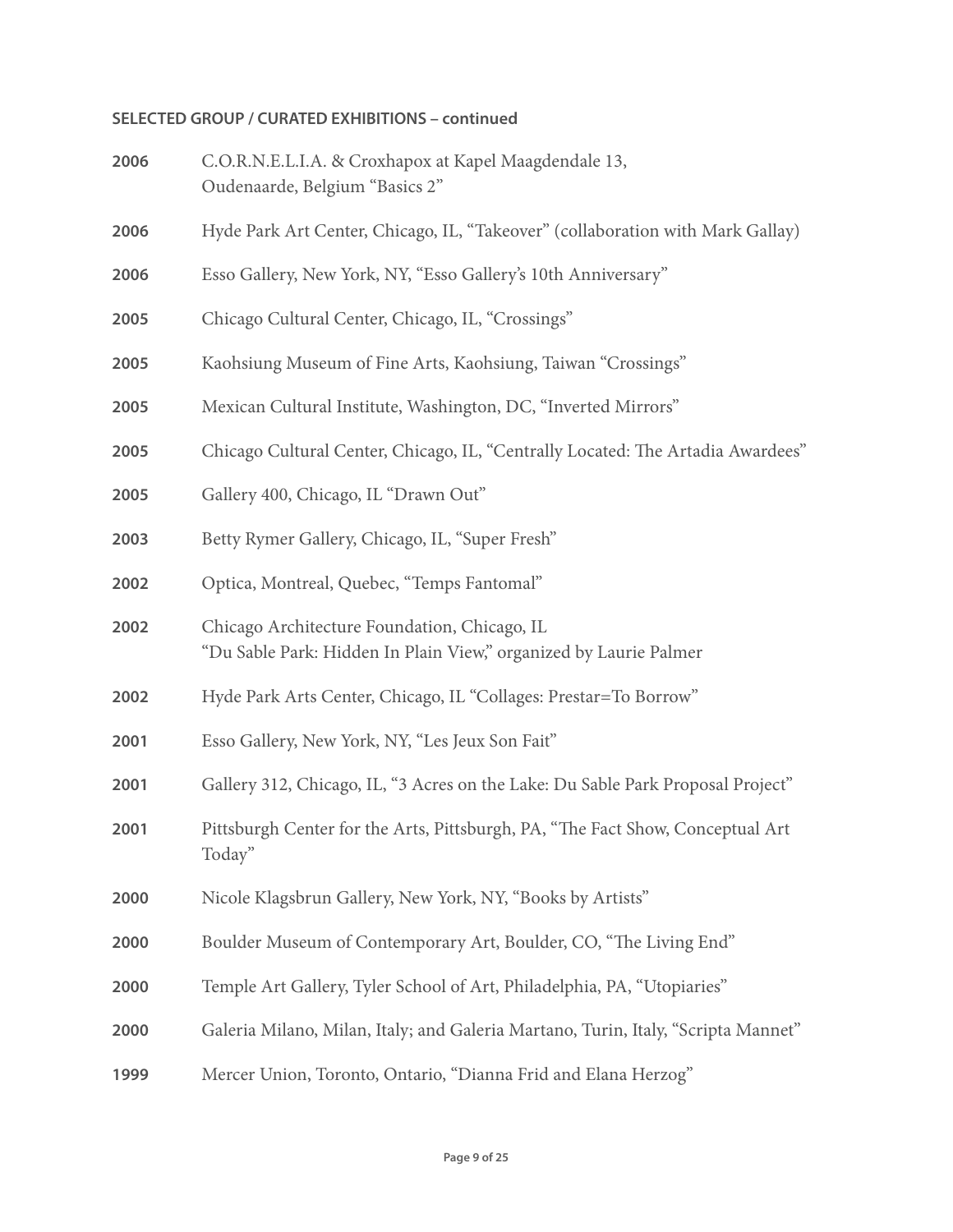| 1999 | Galeria Alberto Peola, Turin, Italy, "Lontano Da Dove?"                                       |
|------|-----------------------------------------------------------------------------------------------|
| 1999 | Centro Nacional de las Artes, Mexico City, Mexico, "Anatomical Permutations"                  |
| 1998 | White Box, New York and Philadelphia, PA, "Fashioned"                                         |
| 1997 | Paço das Artes, São Paolo, Brazil, "Existing Things"                                          |
| 1997 | Islip Art Museum, East Islip, NY, "More & More"                                               |
| 1997 | Rotunda Gallery, Brooklyn, NY, "Suture"                                                       |
| 1996 | University of Massachusetts at Dartmouth, MA, "Just Wait and See"                             |
| 1996 | Nicole Klagsbrun Gallery, New York, NY, "Group Show"                                          |
| 1996 | YYZ Gallery, Toronto, Canada, "A Maze of Complicity"<br>exhibition publication                |
| 1996 | The New Museum of Contemporary Art, New York, NY, "Labor of Love"<br>Curated by Marcia Tucker |

**[exhibition publication](https://img-cache.oppcdn.com/fixed/67034/assets/dbgTWqjskvYmMWiL.pdf)**

#### **SELECTED BIBLIOGRAPHY, PRESS, RADIO, and MENTIONS**

| 2022 | Bevin, Jen and Claudia Rankine, "We have always been in conversation" in<br>Jen Bervin: Shift Rotate Reflect, Selected Works (1997 – 2020), edited by Kendra<br>Paitz. Published by University Galleries of Illinois State University, Normal, IL, 2022.<br>Pages 57, 58, 60, 61 and 63. |
|------|------------------------------------------------------------------------------------------------------------------------------------------------------------------------------------------------------------------------------------------------------------------------------------------|
| 2021 | Frid, Dianna and Carla Nappi. "The Cascabel Butterfly," Inscription: The Journal of<br>Material Text - Theory, Practice, History. Fall, 2021. Print. Pages 40, 61-62<br><b>Online</b> (Accessed June 2, 2022)                                                                            |
| 2021 | US Latinx Art Forum, "CHISPA: Dianna Frid" (video)<br><b>Online</b> (Accessed June 2, 2022)                                                                                                                                                                                              |
| 2021 | Waxman, Lori. "DePaul Art Museum reckons with dearth of Latinx artists in U.S.<br>collections," The Chicago Tribune, June 25, 2021                                                                                                                                                       |

**[Online](https://www.chicagotribune.com/entertainment/museums/ct-ent-latinxamerican-dpam-20210625-x4gxoge4jjgihi7ej3huulfnzy-story.html)** (Accessed June 2, 2022)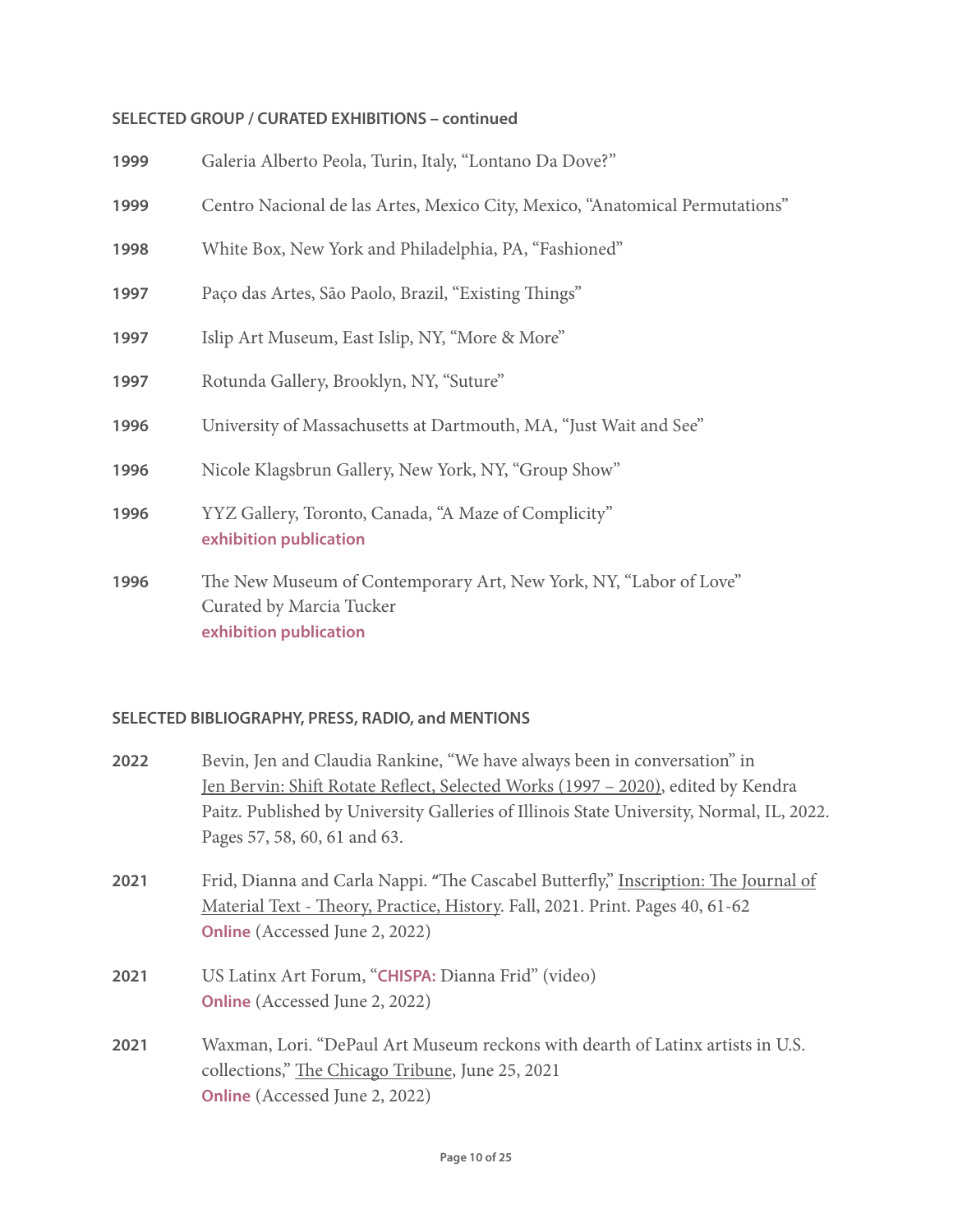| 2021 | "Markbooks," Multiple authors with an introduction by Carla Nappi. Published by<br>Flugschgriften, Pittsburgh and New York. LINK (Accessed June 2, 2022)                                                                                                              |
|------|-----------------------------------------------------------------------------------------------------------------------------------------------------------------------------------------------------------------------------------------------------------------------|
| 2020 | Art 50 2020: Chicago's Artists Artists, New City (online)<br>Hall of Fame (Accessed June 2, 2022)                                                                                                                                                                     |
| 2020 | Four Flags, International Project Publication (print). Designed by Haller Brun,<br>Amsterdam. Launched April 15, 2020. See here (Accessed June 2, 2022)                                                                                                               |
| 2020 | Bollick, Robert. "Books on Books Collection - Jax Graf: Trophic Avulsions,"<br>Books on Books, July 10, 2020.<br>Online (Accessed June 2, 2022)                                                                                                                       |
| 2020 | Lowman, Dustin. "Gram This: Dock 6's Virtual Bash is a Quiet Pleasure,"<br>Newcity Art, July 22, 2020. Online (Accessed June 2, 2022)<br>All video content for the program can viewed on the Dock 6 website                                                           |
| 2019 | Brammer, Mikki and Mark Ishman, "Writing on the Wall: A Multidisciplinary Artist<br>Finds Inspiration in the Interpretation of the Written Word,"<br>Luxe Magazine, Nov-Dec, Pp 218-221 PDF                                                                           |
| 2019 | Price, Alta, Dianna Frid: Words from Obituaries. Alan Koppel Gallery, Chicago, 2019,<br>Pp 25-25<br><b>LINK</b>                                                                                                                                                       |
| 2019 | "Episode #696 Dianna Frid," Bad at Sports, Sept 19, 2019 (accessed December, 2020)<br><b>ONLINE</b> (Accessed June 2, 2022)                                                                                                                                           |
| 2019 | Pearce, Dianne, "Por encima, debajo y a lo largo: vidas en vilo / Above, Below and<br>Along: Lives on the Hyphen," Nierika: Revista de Estudios de Arte, Año 8, Núm. 15.<br>Mexico City: Universidad Iberoamericana, January-June 2019. P 22, Pp 27-28<br><b>LINK</b> |
| 2018 | Behar, Ionit, and Ruslana Lichtzier, "Inquiry 01."<br>Publication for an exhibition at the Spertus Institute, Chicago                                                                                                                                                 |
| 2018 | Braunstein, Ellen, "A Chicago Jewish Latina Artist," Chicago Jewish News,<br>Nov. 1, 2018                                                                                                                                                                             |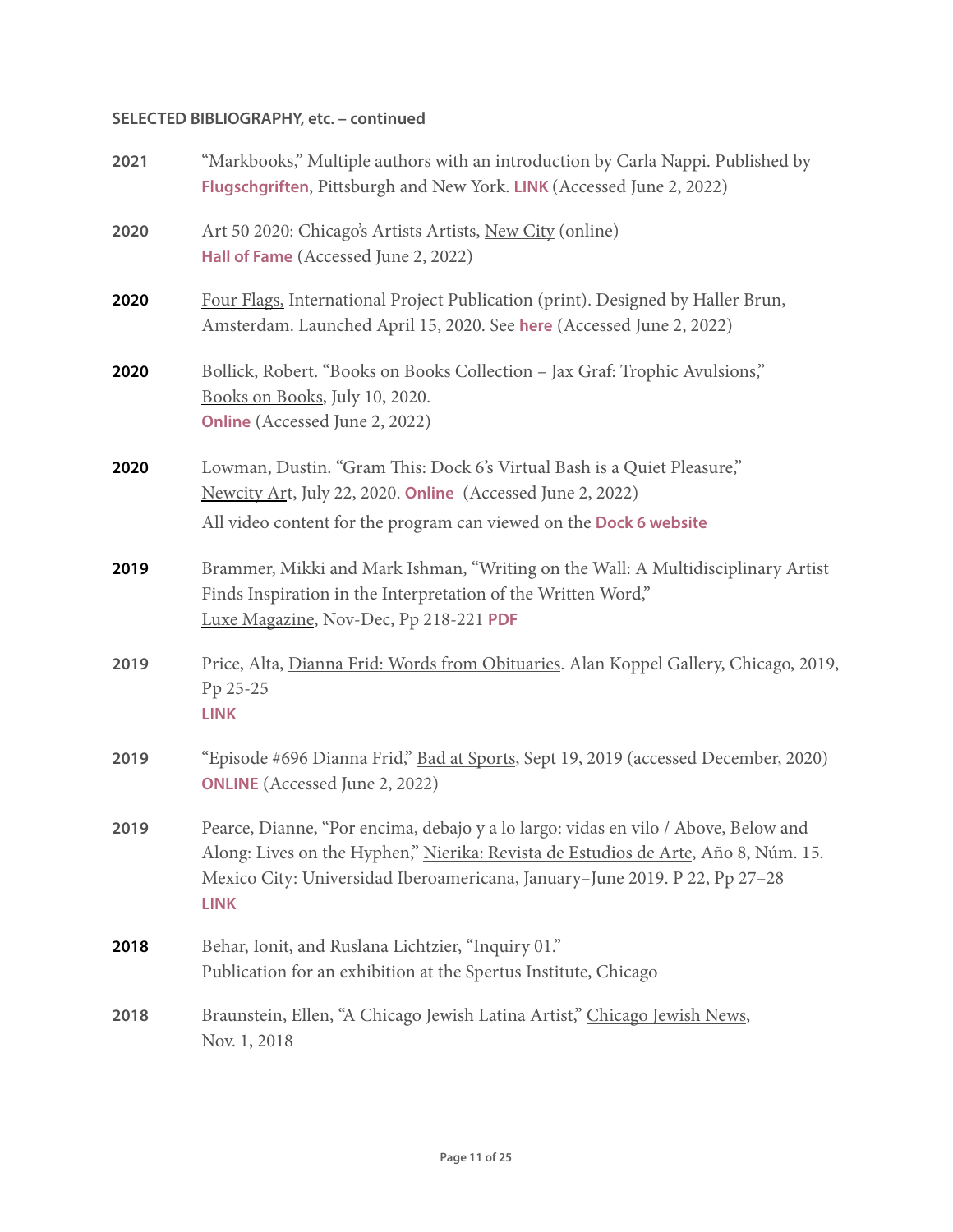| 2018 | Cruz-Martinez, Gabriela, "Hyde Park resident and Visual Artist Dianna Frid receives<br>prestigious 3Arts Award," Hyde Park Herald: Chicago, October 23, 2018                                                                                                          |
|------|-----------------------------------------------------------------------------------------------------------------------------------------------------------------------------------------------------------------------------------------------------------------------|
| 2018 | Isé, Claudine, "Dianna Frid and Monika Müller: The Registers." Interview published<br>as ephemera for the eponymous exhibition at Goldfinch Projects Chicago<br><b>LINK</b>                                                                                           |
| 2018 | Kirschner, Noelani, The American Scholar Online, "Portrait of the Artist: Dianna<br>Frid" December 3, 2018<br>online (Accessed June 2, 2022)                                                                                                                          |
| 2018 | Sennhauser, Laura, "All Days Combined." Alpineum Produzentengalerie,<br>Lucerne, Switzerland<br>exhibition publication                                                                                                                                                |
| 2018 | Newcity Arts Staff, "Art 50 2018: Chicago's Artists' Artists," Newcity Art, Vol. 33 No.<br>13836, Sept. 2018. P 49<br>Also online (Accessed May 2021)                                                                                                                 |
| 2017 | Darcovich, Jane, "Small Things with Great Love: An Art Department-Library<br>Exhibition Initiative," FWD: Museums. Step Sister Press, Park Ridge, IL, 2017.<br>$Pp 45 - 51$                                                                                           |
| 2017 | Getty, Cassandra and Dianne Pearce, TransAMERICAS: a sign, a situation ad<br>concept. Exhibition catalogue for eponymous show, Museum London (Ontario),<br>2017, Pp $3 - 5$ and Pp $20 - 21$                                                                          |
| 2017 | Johnson, Melissa "A Desire in the Process of Becoming," Strange Oscillations and<br>Vibrations of Sympathy. Exhibition catalogue for eponymous show, University<br>Galleries of ISU (Normal, IL), 2017, Pp 94 - 101                                                   |
| 2017 | Paitz, Kendra, "Lest I Fall off the Edge of the World into Nothingness," Strange<br>Oscillations and Vibrations of Sympathy. Exhibition catalogue for eponymous show,<br>University Galleries of ISU (Normal, IL), 2017, Pp 12 - 13 and Pp 36-37                      |
| 2017 | Paitz, Kendra, and Dianna Frid "Spinning and Dyeing: or Reading, Writing, Sewing,<br>Breathing, Thinking." Interview published as ephemera for the exhibition<br>"It Takes Time," University Galleries of Illinois State University (Normal, IL), 2017<br><b>LINK</b> |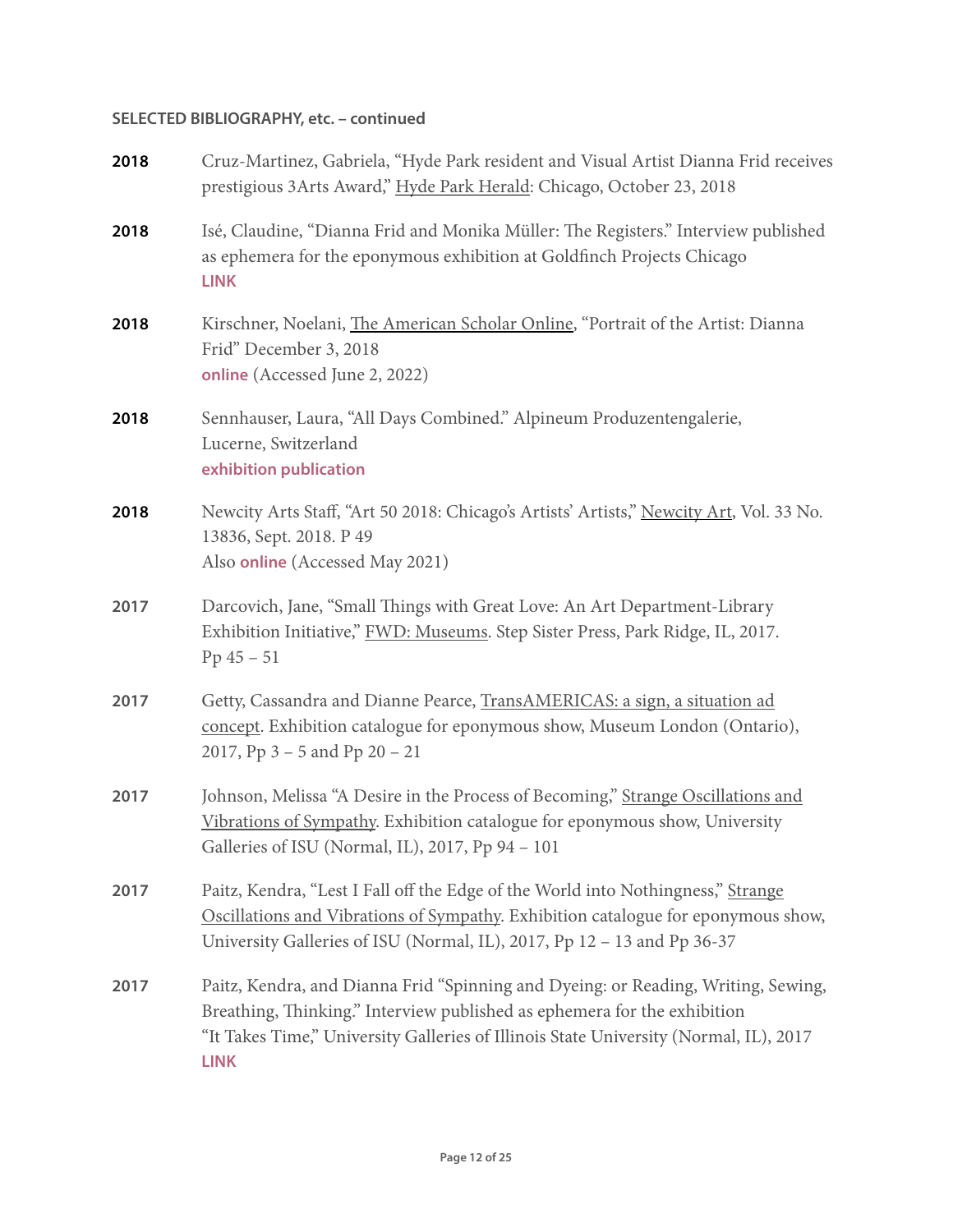| 2017 | Versenyi, Nina, "Dianna Frid: It Takes Time," www.deliciousline.org,<br>Dec 8, 2017<br>online (Accessed June 2, 2022)                                                    |
|------|--------------------------------------------------------------------------------------------------------------------------------------------------------------------------|
| 2016 | Bervin, Jen and Dianna Frid, "Jen Bervin and Dianna Frid,"<br>BOMB Magazine, Number 137, Fall 2016, Pp 55 - 65<br><b>LINK</b>                                            |
| 2016 | Cardoza, Kerry, "DePaul Art Museum, Dianna Frid and Richard Rezac,"<br>Newcity Art, Chicago, March 16 - 31, 2016, P 26<br>Also online (Accessed May 2021)                |
| 2016 | Dluzen, Robin, "Dianna Frid and Richard Rezac," Visual Art Source, Chicago, April<br>2016 online (Accessed June 2, 2022)                                                 |
| 2016 | Foumberg, Jason, "Who Made That? Dianna Frid's Unusual Sculptural Books,"<br>Chicago Magazine, Vol. 65, No. 1, January 2016, P 40<br>Also online (Accessed June 2, 2022) |
| 2016 | Girson, Matthew, et al.,<br><u> Split Complementary: Dianna Frid + Richard Rezac</u><br>Chicago: DePaul Art Museum, 2016<br><b>LINK</b>                                  |
| 2016 | Kennedy, Laura, "Exploring the Connection Between Artist and Writer,"<br>WGLT Radio Station, Normal, IL Nov. 9, 2016<br><b>online</b> (accessed June 2, 2022)            |
| 2016 | Mijares, Natasha, "Combing Through the Split," fnewsmagazine,<br>April 7, 2016, Chicago<br>online (Accessed June 2, 20221)                                               |
| 2016 | Newcity Arts Staff, "Art 50 2016: Chicago's Artists' Artists,"<br>Newcity Art, Vol. 31 No. 1356, Sept 16, 2016. P 20<br>Also online (Accessed May 2021)                  |
| 2016 | Norman, Lee Ann, "On Text And Textile With Artist Dianna Frid"<br>Jstor Daily, March 15, 2016<br>online (Accessed May 2021)                                              |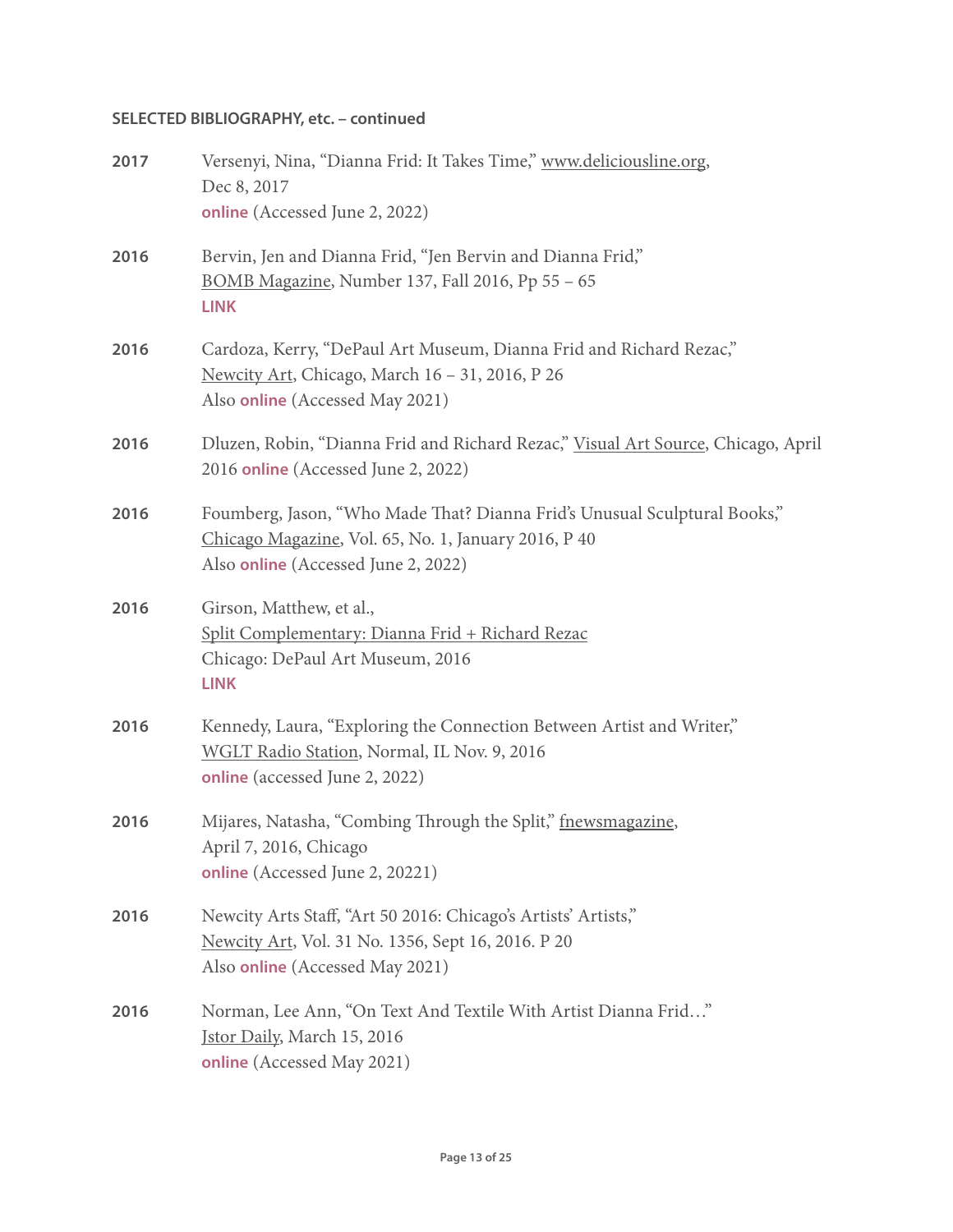| 2016 | Silva, Teresa, "Purposeful Pluralism," Present Standard.<br>Chicago: Chicago Cultural Center, 2016<br><b>LINK</b>                                                                                   |
|------|-----------------------------------------------------------------------------------------------------------------------------------------------------------------------------------------------------|
| 2016 | Waxman, Lori, "10 Exhibits for a New Year," Chicago Tribune, January 3, 2016,<br>Section 4, P 7<br>Also online (Accessed May 2021)                                                                  |
| 2016 | Vélez, Gonzalo, "Dianna Frid, tejedora de libros," Letras Libres, Número 206, México:<br>Feb. 2016, Pp 94 - 95<br><b>LINK</b>                                                                       |
| 2015 | Biblioteca Francisco de Burgoa Video Documentary on "Materias," August 2015. YOU<br><b>TUBE LINK</b> (Accessed May 2021)                                                                            |
| 2015 | Frid, Dianna and Claudine Isé, "To Annotate Through Touch,"<br>Materias / Matter and Subject Matter,<br>Oaxaca, Mexico: Biblioteca Francisco de Burgoa, 2015. Pp 84 - 103<br><b>LINK</b>            |
| 2015 | Grañén Porrúa, María Isabel, "Dianna Frid dialoga con los libros antiguos," Boletín<br>de la Fundación Alfredo Harp Helú Oaxaca. Mexico: FAHHO, Sept. - Oct. 2015.<br>Number 8, P 11<br><b>LINK</b> |
| 2015 | Haddad, Amy, "IAC Suspends Funding Decisions [],"<br>Newcity Art, February 27, 2015<br>online (Accessed May 2021)                                                                                   |
| 2015 | Karpova Tinari, Anastasia, "Cecilia Vicuña and Dianna Frid / The Poetry<br>Foundation," Newcity Art, Nov. 19 & 26, 2015. In print P 12<br>Also online (Accessed December 2020)                      |
| 2015 | Pearson, Laura, "10 Best Art Shows This Month," Chicago Magazine, Vol. 64, No. 9,<br>September 2015, P 83<br>Also online (Accessed May 2021)                                                        |
| 2015 | Recinos, Eva, "More Than Money," PSFK, August 24, 2015                                                                                                                                              |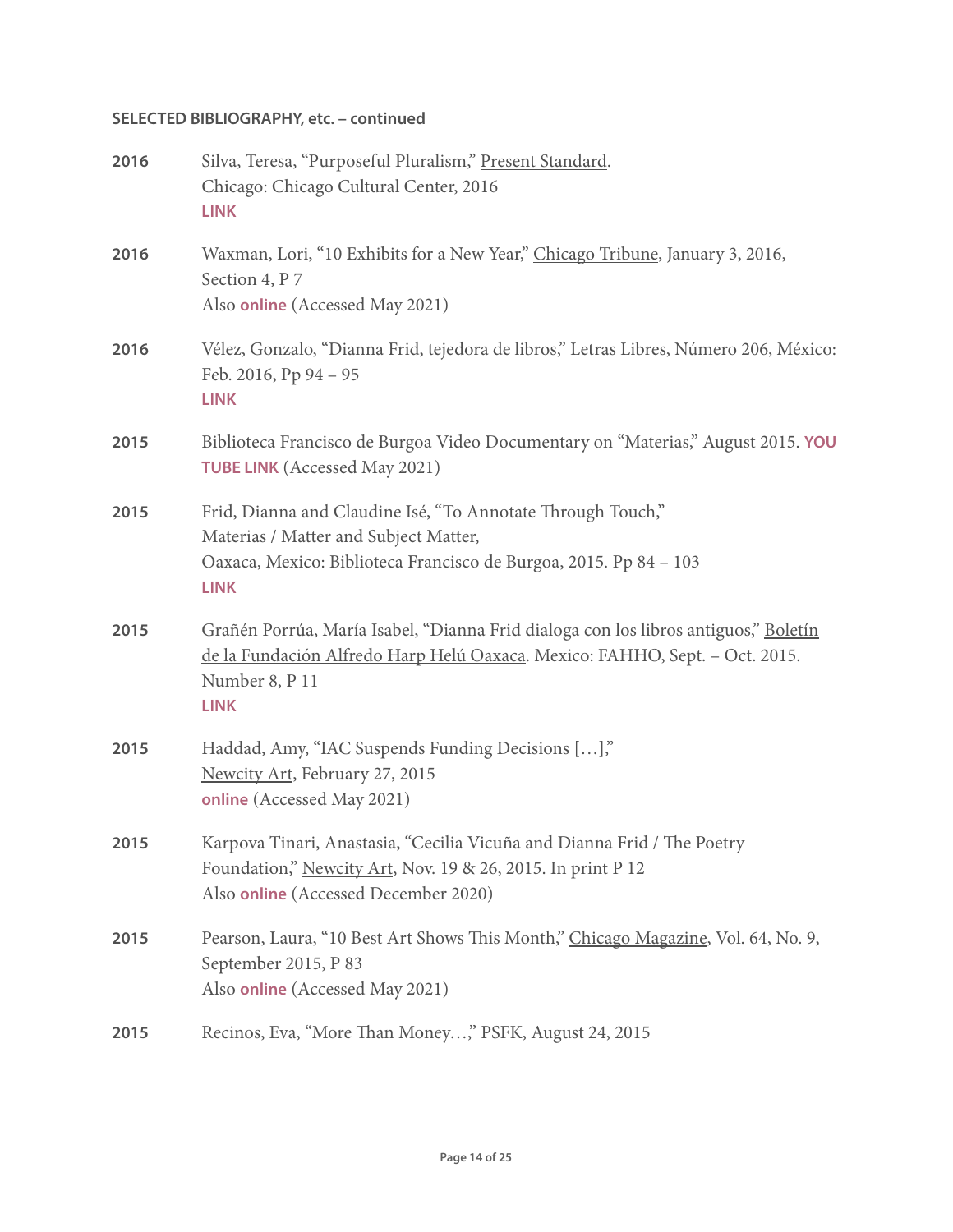| 2015 | Rose Sharp, Sarah, "Artists Trade Their Work for Plane Rides and Gallons of Paint,"<br>Hyperallergic, August 28, 2015<br>online (Accessed May 2021)        |
|------|------------------------------------------------------------------------------------------------------------------------------------------------------------|
| 2014 | staff writer, "Diálogo entre libros y arte contemporáneo,"<br>El Imparcial (Oaxaca), August 18, 2015, Cultura, P 3E<br><b>LINK</b>                         |
| 2014 | Foumberg, Jason, "Art 50 2014: Chicago's Artists' Artists,"<br>Newcity Art, Vol. 29 No. 1309, Sept 18, 2014. P 6 & P 17<br>Also online (Accessed May 2021) |
| 2014 | Beck, Kurt, "Künstlerische Einladung zu einem Suchspiel mit Worten,"<br>Neue Luzerner Zeitung, June 27. Kultur P 9<br><b>LINK</b>                          |
| 2013 | Andress, Sarah, "New Editions: Dianna Frid,"<br>Art in Print, Vol. 2, No. 5, Jan - Feb 2013. P 21<br><b>LINK</b>                                           |
| 2013 | Fletcher, Erin, "February Book Artist of the Month: Dianna Frid,"<br>Flash of the Hand<br>online (Accessed May 2021)                                       |
| 2013 | Rodrigues Widholm, Julie, Turn of Phrase, Riverside Arts Center: 2013.<br>Exhibition catalogue<br><b>LINK</b>                                              |
| 2012 | Foumberg, Jason, "Review, Dianna Frid: devening projects + editions,"<br>Sculpture, Vol. 31, No. 4, May. Pp 71-72<br><b>LINK</b>                           |
| 2012 | Shuraka, Violet, "Interview: Dianna Frid," Cheap and Plastique Magazine, Issue 10,<br>March 2012. Zine<br>Also online (Accessed May 2021)                  |
| 2012 | Snodgrass, Susan, "Review, Dianna Frid: Devening,"<br>Art in America, Vol. 100, No. 3, March. Pp 170-172<br><b>LINK</b>                                    |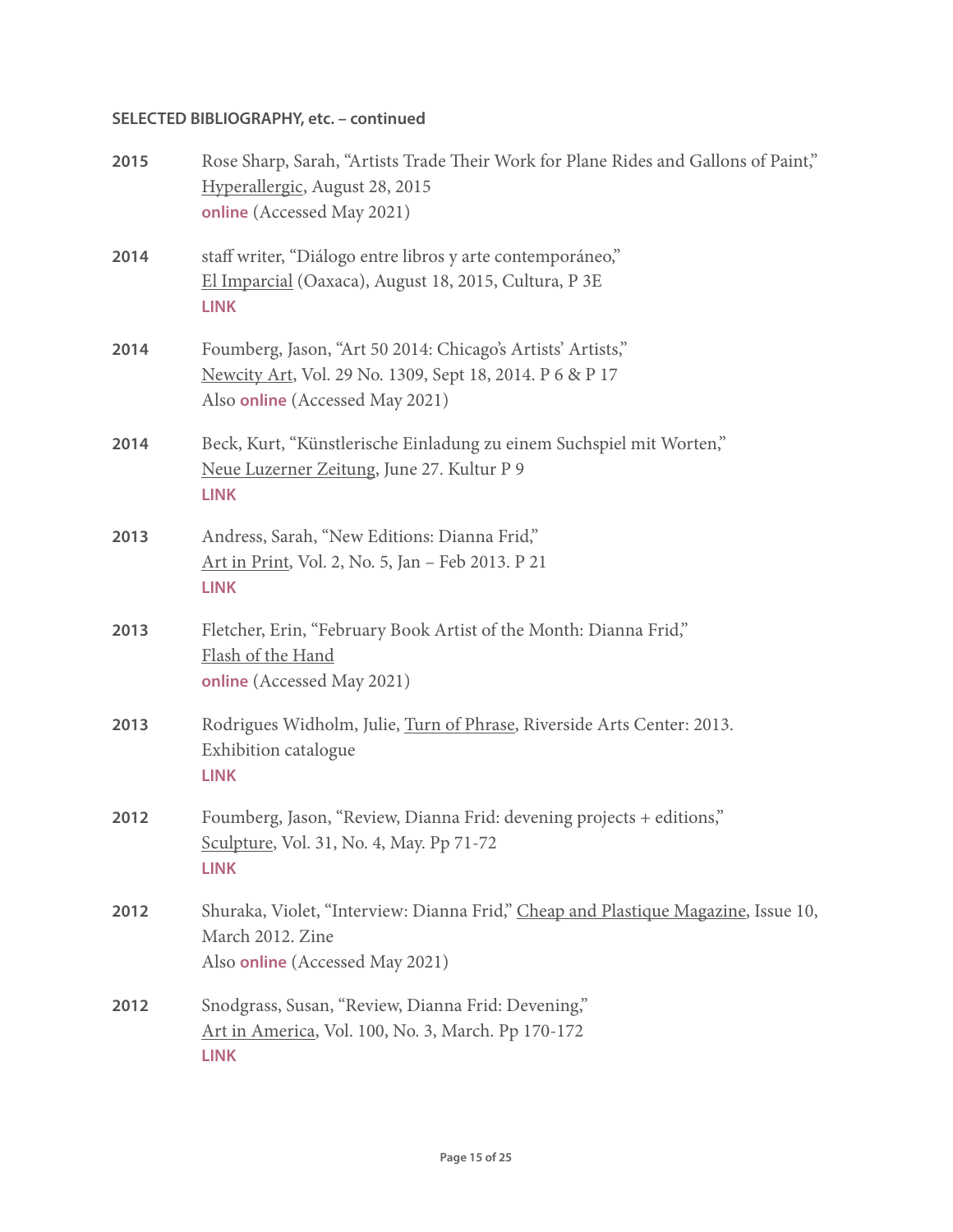| 2011 | Foumberg, Jason, "Top 5 of Everything 2011: Art,"<br>Newcity Art, December 21, 2011<br>Also online (Accessed May 2021)                               |
|------|------------------------------------------------------------------------------------------------------------------------------------------------------|
| 2011 | Foumberg, Jason, "Imaginary Projects for Chicago: An Artists' Project,"<br>Newcity, Sept. 8, 2011. P 4<br>Also online (Accessed May 2021)            |
| 2011 | Ise, Claudine, "Critics Picks: Dianna Frid," ArtForum.com<br>November 15, 2011<br><b>LINK</b>                                                        |
| 2011 | Ise, Claudine, "Critics Picks: The World as Text," ArtForum.com                                                                                      |
| 2011 | Pearson, Laura, "Dianna Frid,"<br>Time Out Chicago, Issue No. 349, Nov. 3 - 9, 2011. P 49                                                            |
| 2011 | Waxman, Lori, "The Best Art of 2011," The Chicago Tribune, December 18, 2011.<br>Section 4, P 3                                                      |
| 2011 | Waxman, Lori, "An alternative summer reading list," The Chicago Tribune,<br>July 13, 2011                                                            |
| 2011 | Weinberg, Lauren, "10 Best Art & Design shows of 2011 in no particular order," Time<br>Out Chicago: Exhibitionist Blog, December 25, 2011            |
| 2010 | Kisters, Jürgen, "Schachtelräum und Muster der Verwirrung,"<br>Koelner Stadt-Anzeiger, April 22, 2010. P 48<br><b>LINK</b>                           |
| 2010 | Koeppel, Frederic, "Scraps of Paper Impose order on Forces of Nature,"<br>Go Memphis / The Commercial Appeal, September 24, 2010, P 9<br><b>LINK</b> |
| 2010 | Weinberg, Lauren, "Around,"<br>Time Out Chicago, Issue No. 287: April 8 -14, 2010, P 55                                                              |
| 2009 | Campos, Alexander, <i>Threads: Interweaving Textu[r]al Meaning</i> , New York: The<br>Center for Book Arts, 2009. P 14                               |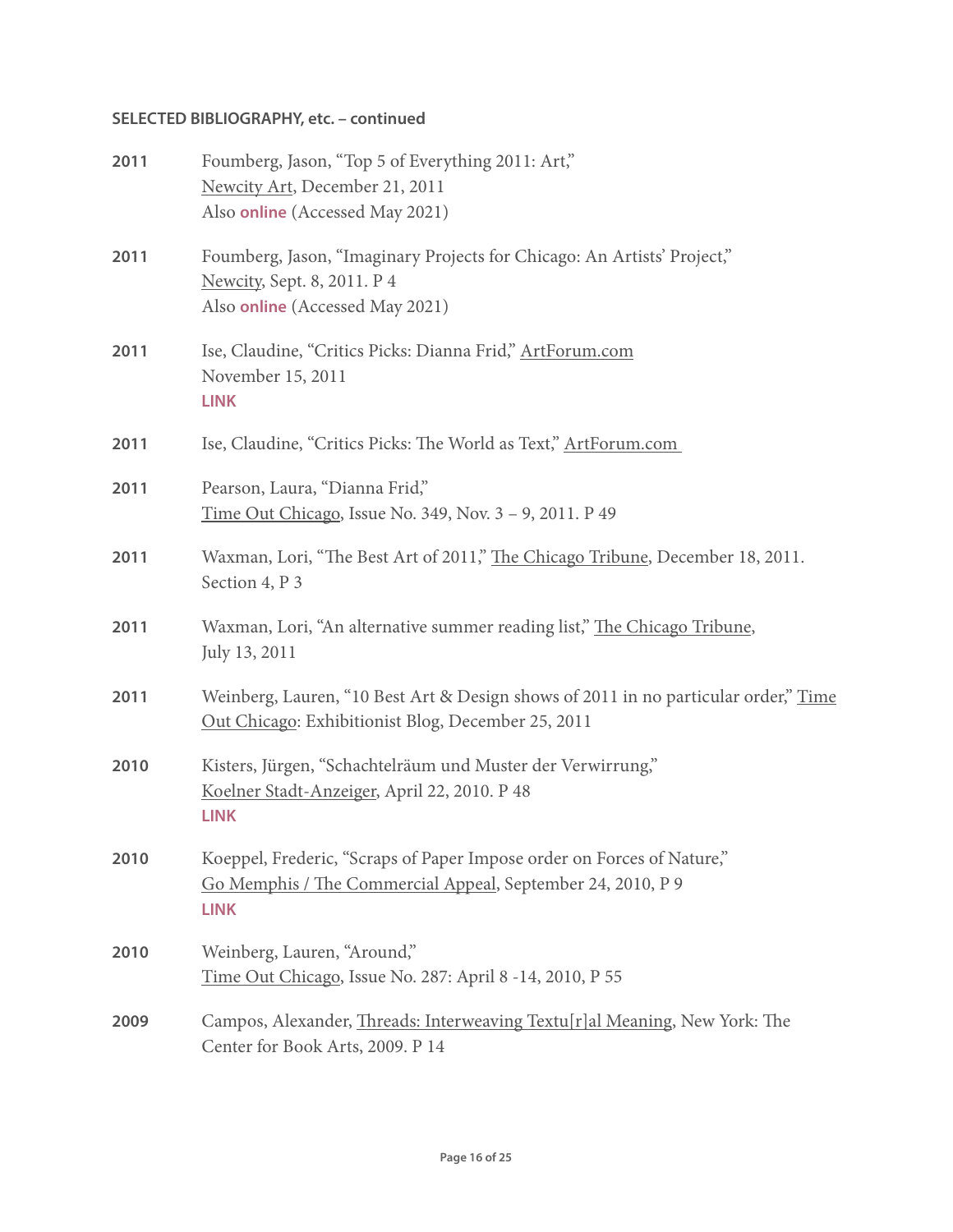| 2009 | Waxman, Lori, "For Want of Wonder," Response: Art and the Art of Criticism,<br>Chicago: I-Space, 2009. Pp 53 - 58<br><b>LINK</b>                                                                                             |
|------|------------------------------------------------------------------------------------------------------------------------------------------------------------------------------------------------------------------------------|
| 2008 | Foumberg, Jason, "Portrait of the Artist: Dianna Frid,"<br>Newcity, April 10, 2008. P 16<br><b>LINK</b>                                                                                                                      |
| 2006 | Yood, James, "Chicago: Dianna Frid, Museum of Contemporary Art,"<br>Art Forum, April 2006. Pp 252 - 253<br><b>LINK</b>                                                                                                       |
| 2005 | Elms, Anthony, "Research," Time Out Chicago, issue 9: April 28 - May 5 2005. P 51<br><b>LINK</b>                                                                                                                             |
| 2005 | Jacob, Mary Jane, "Dianna Frid," Crossings: 10 Artists from Chicago and Kaohsiung,<br>Taiwan: Kaohsiung Museum of Fine Arts, 2005                                                                                            |
| 2005 | Knight, Gregory, "Cultural Crossings," Crossings: 10 Artists from Chicago and<br>Kaohsiung, Taiwan: Kaohsiung Museum of Fine Arts, 2005                                                                                      |
| 2005 | Molon, Dominic, "Centrally Located" Artadia Chicago, 2004<br>New York: Artadia<br><b>LINK</b>                                                                                                                                |
| 2005 | Smith, Roberta, "Other Voices, Other Rooms,"<br>The New York Times, New York, November 11                                                                                                                                    |
| 2004 | Becker, Carol, "Intimate, Immediate, Spontaneous, Obvious: Educating the<br>Unknowing Mind," Buddha Mind in Contemporary Art, edited by Mary Jane Jacob,<br>et al. Los Angeles, London: University of California Press, 2004 |
| 2003 | Faulkner, Tamara, "Critic's Choice: Super Fresh," Chicago Reader, July 4, 2003                                                                                                                                               |
| 2003 | Palmer, Laurie, 3 Acres on the Lake: Du Sable Park Proposal Project,<br>Chicago: Whitewalls                                                                                                                                  |
| 2002 | Lehman, Henry, "Montreal: Open and Eclectic," Art News, May 2002                                                                                                                                                             |
| 2002 | Patterson, Jody, "Temps Fantomal: Optica, Montreal, April 19-May25,"<br>Parachute: para-para-, Montreal, Winter                                                                                                              |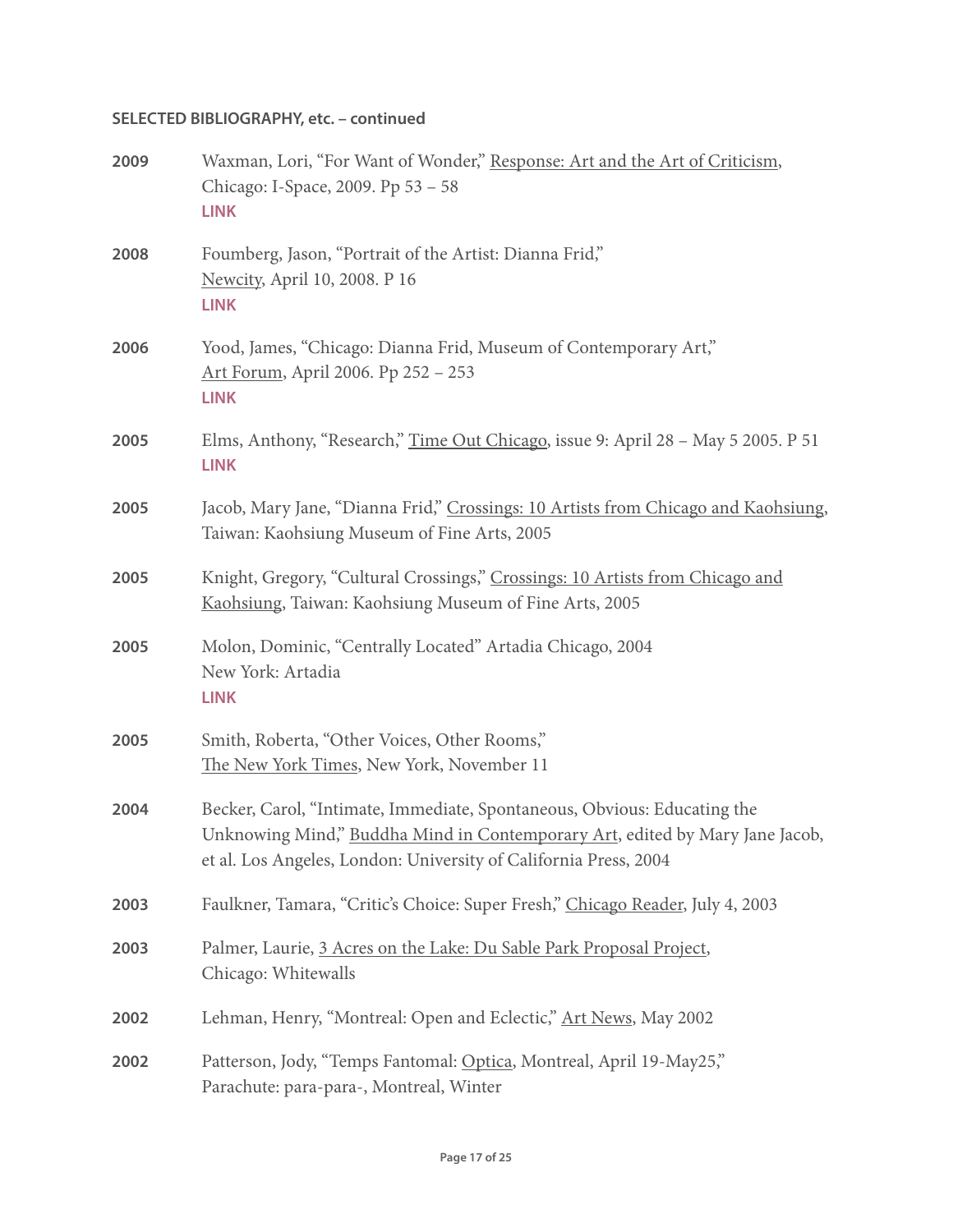| 2000 | Fallon, Roberta, "Worlds of Possibility," Philadelphia Weekly, Feb. 23, 2000                   |
|------|------------------------------------------------------------------------------------------------|
| 2000 | Helguera, Pablo "Dianna Frid/Esso Gallery," Art Nexus, May-July 2000                           |
| 2000 | Sozanski, Edward J. "Dream Gardens," The Philadelphia Inquirer, Feb. 25, 2000                  |
| 1999 | Pearce, Dianne, "Diez artistas canadienses y el cuerpo humano," Alebrije,<br>Mexico City, 1999 |
| 1998 | Dalton, Jennifer "Fashioned," New York Review, Sept. 15, 1998                                  |
| 1998 | Tibol, Raquel, "Artes Plásticas en el XXVI Cervantino," Proceso, Oct. 25, 1998                 |
| 1997 | Amor, Mónica and Anton Vidokle, Existing Things, Paço das Artes, Sao Paulo, Brazil             |
| 1997 | Szabo, Julia, "More, More & More at the Islip Art Museum," New York Newsday,<br>February 28    |
| 1997 | Wilson Lloyd, Anne, "Just Wait and See," Sculpture Magazine, May 1997<br><b>LINK</b>           |
| 1996 | Marks, Laura U., "Brave Things," YYZ Gallery, Toronto LINK<br><b>LINK</b>                      |
| 1996 | Tucker, Marcia, A Labor of Love, The New Museum of Contemporary Art, New York                  |

#### **PUBLICATIONS, CONTRIBUTIONS IN PUBLICATIONS and ONLINE FRAMEWORKS**

- **2021** Dianna Frid and Carla Nappi, "The Cascabel Butterfly," Inscription: The Journal of Material Text, Practice and Theory, Number 2 Edited by Simon Morris, Gill Partington, and Adam Smyth. Published by Information as Material, York in partnership with Leeds Beckett University **[LINK](https://inscriptionjournal.com/2021/10/19/wormholes-the-cascabel-butterfly-and-an-ar-collaboration/)** (accessed December 2021)
- 2021 Contribution to CHISPA. US Latinx Art Forum, **[online](https://vimeo.com/564427392)** (Accessed June 2, 2022)
- **2021** Contribution to BRIGE 21/01. In print and online.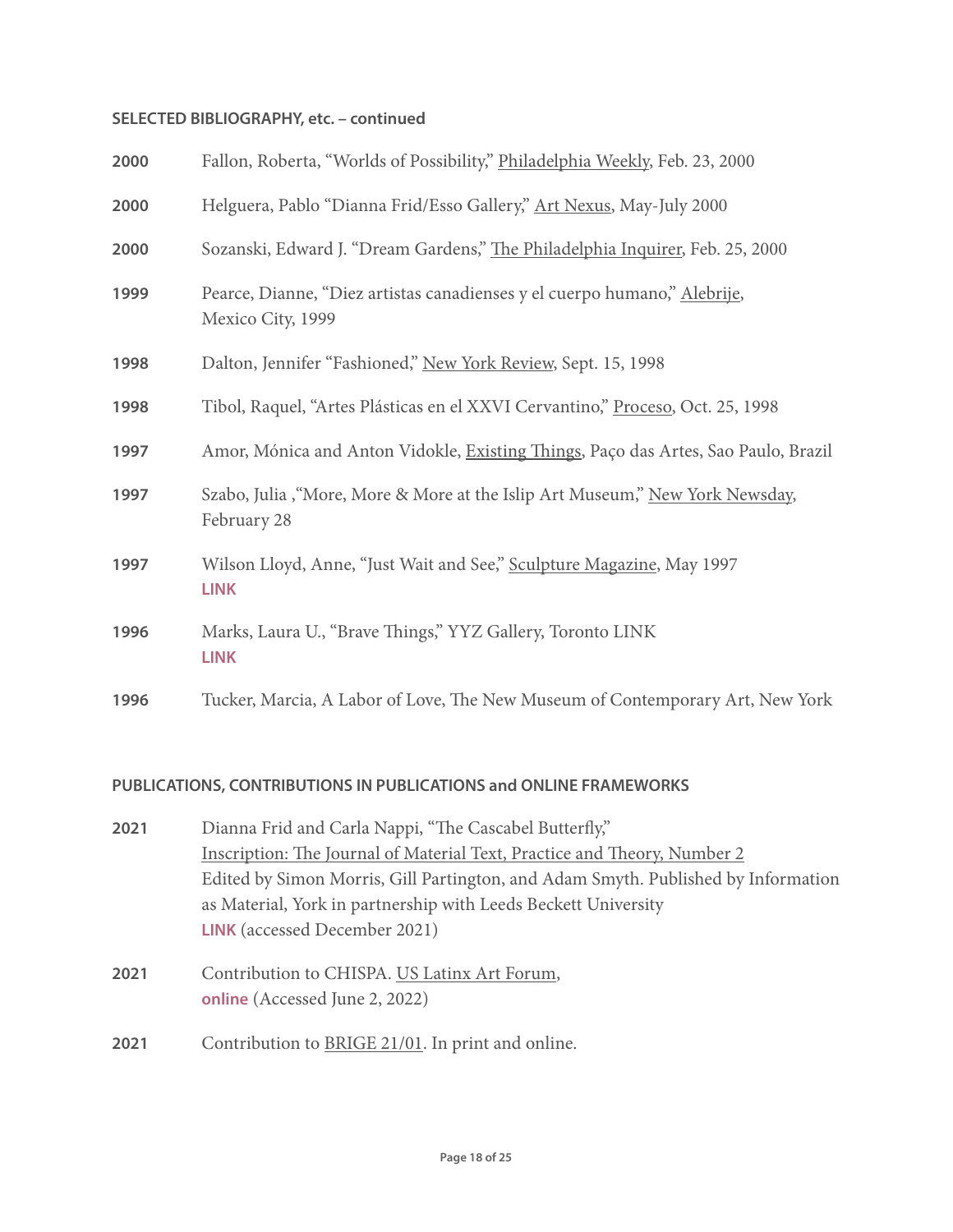| 2021 | Rivers of Attention, published in "Markbooks," with an introduction by Carla Nappi.<br>Published by Flugschgriften, Pittsburgh and New York. LINK (Accessed May 2021)                                                                                    |
|------|----------------------------------------------------------------------------------------------------------------------------------------------------------------------------------------------------------------------------------------------------------|
| 2019 | Dianna Frid, Words from Obituaries, Chicago: Alan Koppel Gallery. 2019<br><b>LINK</b>                                                                                                                                                                    |
| 2018 | Monika Müller and Dianna Frid, All Days Combined.<br>Artist's Publication, limited edition of 50.<br>Alpineum Produzentengalerie: Lucerne, Switzerland. October 2018<br><b>LINK</b>                                                                      |
| 2016 | Bervin, Jen and Dianna Frid, "Jen Bervin and Dianna Frid," BOMB Magazine,<br>Number 137, Fall 2016, Pp 55 - 65<br>Also online (Accessed December 2020)                                                                                                   |
| 2016 | Dianna Frid and Richard Rezac, "Dianna Frid + Richard Rezac In Conversation,"<br>Split Complementary: Dianna Frid + Richard Rezac.<br>Chicago: DePaul Art Museum, 2016<br><b>LINK</b>                                                                    |
| 2015 | Dianna Frid and Claudine Isé, "To Annotate Through Touch," Materias / Matter and<br>Subject Matter, Oaxaca, Mexico: Biblioteca Francisco de Burgoa, 2015. Pp 84 - 103<br><b>LINK</b>                                                                     |
| 2015 | Dianna Frid, Matter and Subject Matter Facsimiles, Chicago: The Artery Archives,<br>2015. Publications documenting the artist's books:<br><b>Esta Mina</b><br><b>Apuntes</b><br><b>Fuerzas y Formas</b><br><b>Ranuras</b><br><b>Estructura del Texto</b> |
| 2014 | Dianna Frid, Work Book. Lucerne: Alpineum Produzenten Galerie, 2014<br><b>LINK</b>                                                                                                                                                                       |
| 2014 | Dianna Frid, Transcription, Encryption. Chicago, IL: The Artery Archives, 2014<br><b>LINK</b>                                                                                                                                                            |

# **PUBLICATIONS, CONTRIBUTIONS IN PUBLICATIONS and ONLINE FRAMEWORKS – continued**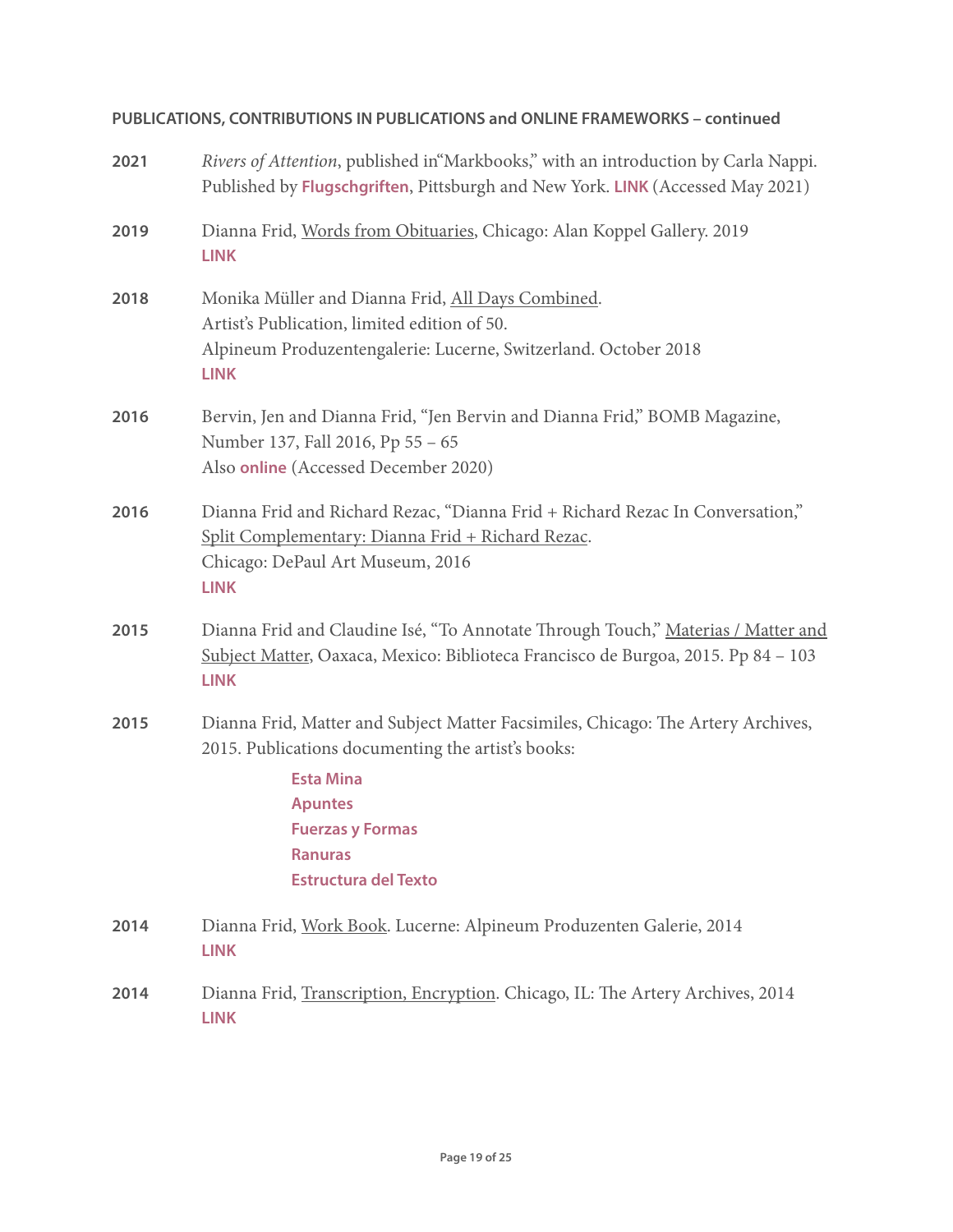#### **PUBLICATIONS, CONTRIBUTIONS IN PUBLICATIONS and ONLINE FRAMEWORKS – continued**

| 2013 | Publication/Book Project, Turn of Phrase: Dianna Frid and Allison Wade. In                                  |
|------|-------------------------------------------------------------------------------------------------------------|
|      | collaboration with Allison Wade. Text by Julie Rodrigues Widholm. Poetry by                                 |
|      | Suzanne Buffam. Riverside, IL: Freeark Art Gallery, Riverside Art Center, 2013                              |
|      | <b>LINK</b>                                                                                                 |
| 2009 | Publication/Book Project, The Forces That Shape Them, Gahlberg Gallery, College of<br>DuPage, IL, 2009 LINK |
| 2007 | Dianna Frid and Joseph Grigely, "B&B: an e-mail exchange," in                                               |
|      | The Air is Blue: Insights on Art and Architecture, Luis Barragán Revisited,                                 |
|      | edited by Hans Ulrich Obrist, et al.                                                                        |
| 2004 | Dianna Frid, "Elana Herzog: Four Projects for Spaces, 1996 to the Present,"                                 |
|      | Textile: The Journal of Cloth and Culture, Vol. 2, No. 1, 2004.                                             |
|      | Edited by Penina Barnett, et al., Oxford: Berg Publishers, 2004                                             |

# **COLLECTIONS**

The Art Institute of Chicago, IL

Bruce Peel Special Collections Library, University of Alberta, Edmonton, Canada

Charles E. Young Research Library, Department of Special Collections, University of California, Los Angeles

The Cleveland Clinic, Cleveland, OH

CU Art Museum, University of Colorado at Boulder

DePaul Art Museum, Chicago, IL

Fidelity Investments Art Collection

Joan Flasch Artists' Book Collection, Chicago, IL

National Museum of Mexican Art, Chicago, IL

Newman Marcus Art Collection

Vassar College Special Collections Library, Poughkeepsie, NY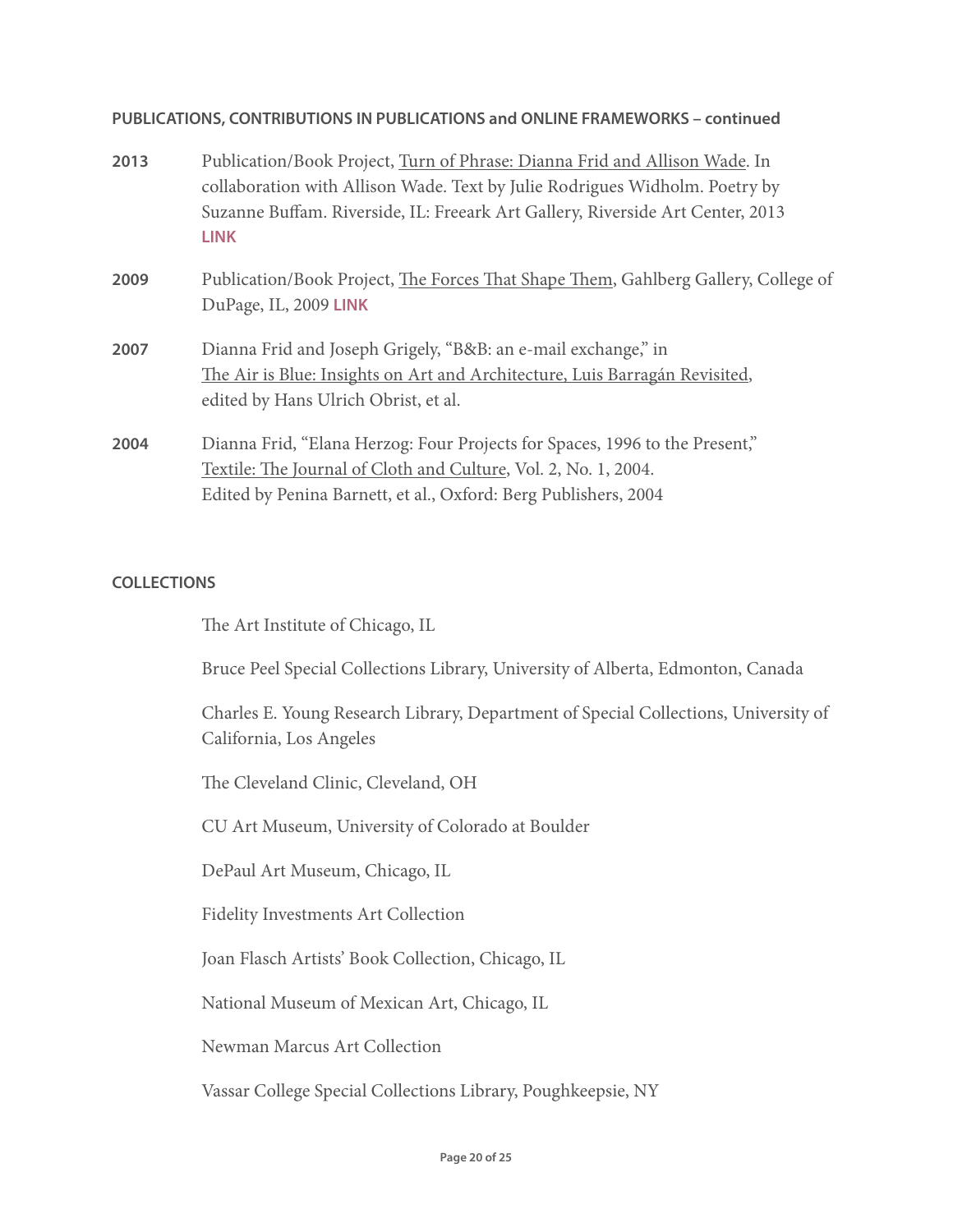## **COLLECTIONS – continued**

University of Chicago Center for Care and Discovery, University of Chicago Hospitals, Chicago, IL

University Galleries, Illinois State University, Normal, IL

Wright State University Robert & Elaine Stein Galleries, Dayton, Ohio

Helen Zell Collection, Chicago

#### **SELECTED PRODUCTION / RESEARCH RESIDENCIES and SITE INVITATIONS**

| 2022 | The Joseph and Anni Albers Foundation Residency, Bethany, CT, June 2022                                                                                         |
|------|-----------------------------------------------------------------------------------------------------------------------------------------------------------------|
| 2022 | Joya AIR, Cortijada Los Gázquez, Vélez Blanco, Andalusia, Spain (July - Aug 2022)                                                                               |
| 2021 | Biblioteca Francisco de Burgoa research visit                                                                                                                   |
| 2021 | Digital Artists-in-Residence: Dianna Frid, Carla Nappi with Ian Truelove to produce<br>an Augmented Reality cover for Inscription: The Journal of Material Text |
| 2021 | Shark's Ink, Lyons, Colorado                                                                                                                                    |
| 2019 | Ragdale Foundation Residency Fellow, Lake Forest, IL (July-August 2019)                                                                                         |
| 2017 | Cross-Currents International Exchange Research Travel, Havana, Cuba, May 2017                                                                                   |
| 2015 | Shark's Ink, Lyons, Colorado, to make a fine arts print publication for the Burgoa<br>Library Project                                                           |
| 2014 | Biblioteca Francisco de Burgoa research residency                                                                                                               |
| 2012 | Shark's Ink, Lyons, Colorado                                                                                                                                    |
| 2011 | The Wall House 2 Foundation, Groningen, the Netherlands, site research residency                                                                                |
| 2009 | neues kunstforum, Cologne, Germany                                                                                                                              |
| 1994 | The Banff Centre for the Arts, Alberta, Canada                                                                                                                  |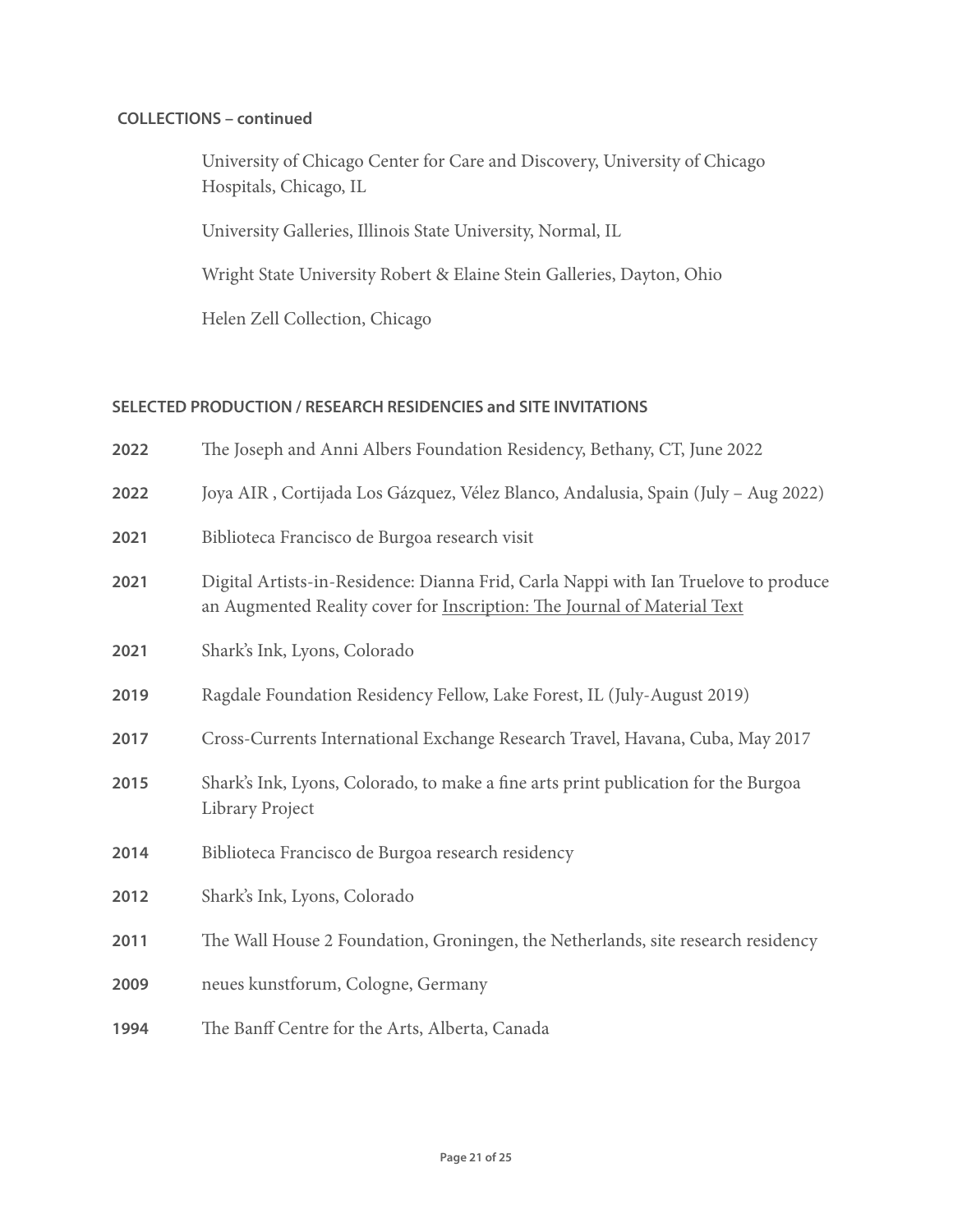# **SELECTED PANELS, LECTURES, TALKS, SCHOOL VISITS, WORKSHOPS**

| 2021 | University of Oregon, Eugene. Visiting Artist Lecture Series and Studio Visits,<br>October                                                                                           |  |  |  |  |
|------|--------------------------------------------------------------------------------------------------------------------------------------------------------------------------------------|--|--|--|--|
| 2021 | Emily Carr University of Art and Design. Art Forums Lecture, September                                                                                                               |  |  |  |  |
| 2021 | De Paul Art Museum Zoom event; On Collaboration: Dianna Frid and Carla Nappi<br>in Conversation, moderated by Cesáreo Moreno, chief curator at the National<br>Museum of Mexican Art |  |  |  |  |
| 2021 | Visiting Artist, Teen Art Group, University Galleries, Illinois State University                                                                                                     |  |  |  |  |
| 2020 | Visiting Artists Lecture, University of Memphis MFA program                                                                                                                          |  |  |  |  |
| 2020 | Ragdale Foundation, Creative POV Artists Talk: Dianna Frid in conversation with<br>Maria Gaspar<br><b>RECORDING</b> (Accessed June 2021)                                             |  |  |  |  |
| 2020 | Visiting Artist, School of the Art Institute of Chicago, Advanced Undergraduate<br>Sculpture (Prof. Kelly Kaczynski)                                                                 |  |  |  |  |
| 2020 | Visiting Artist, School of the Art Institute of Chicago, Contemporary Practices<br>(Prof. Maria Gaspar)                                                                              |  |  |  |  |
| 2020 | Visiting Artist, Illinois State University, Text Textiles Seminar (Prof. Melissa Johnson)                                                                                            |  |  |  |  |
| 2019 | "More Time Than Life" guided visit for Contemporary Practices Program, SAIC                                                                                                          |  |  |  |  |
| 2019 | Translating Vitalities Lab 05 in North Carolina                                                                                                                                      |  |  |  |  |
| 2019 | Guest Critic and Visiting Artists Lecture, Print Media Department, School of the Art<br>Institute of Chicago                                                                         |  |  |  |  |
| 2019 | Moderator, DePaul Art Museum for exhibition artists in "Remember Where You are"                                                                                                      |  |  |  |  |
| 2019 | Guest Critic and invited lecturer, Art Department Final Critiques, University of<br>Illinois at Urbana Champaign                                                                     |  |  |  |  |
| 2018 | Gallery presentation, Alpineum Produzentengalerie, Lucerne, Switzerland, Dianna<br>Frid and Monika Müller, "All Days Combined"                                                       |  |  |  |  |
| 2018 | Workshop participant, University of British Columbia, Vancouver, Canada. Carla<br>Nappi and Carrie Jenkins write through Plato's Symposium                                           |  |  |  |  |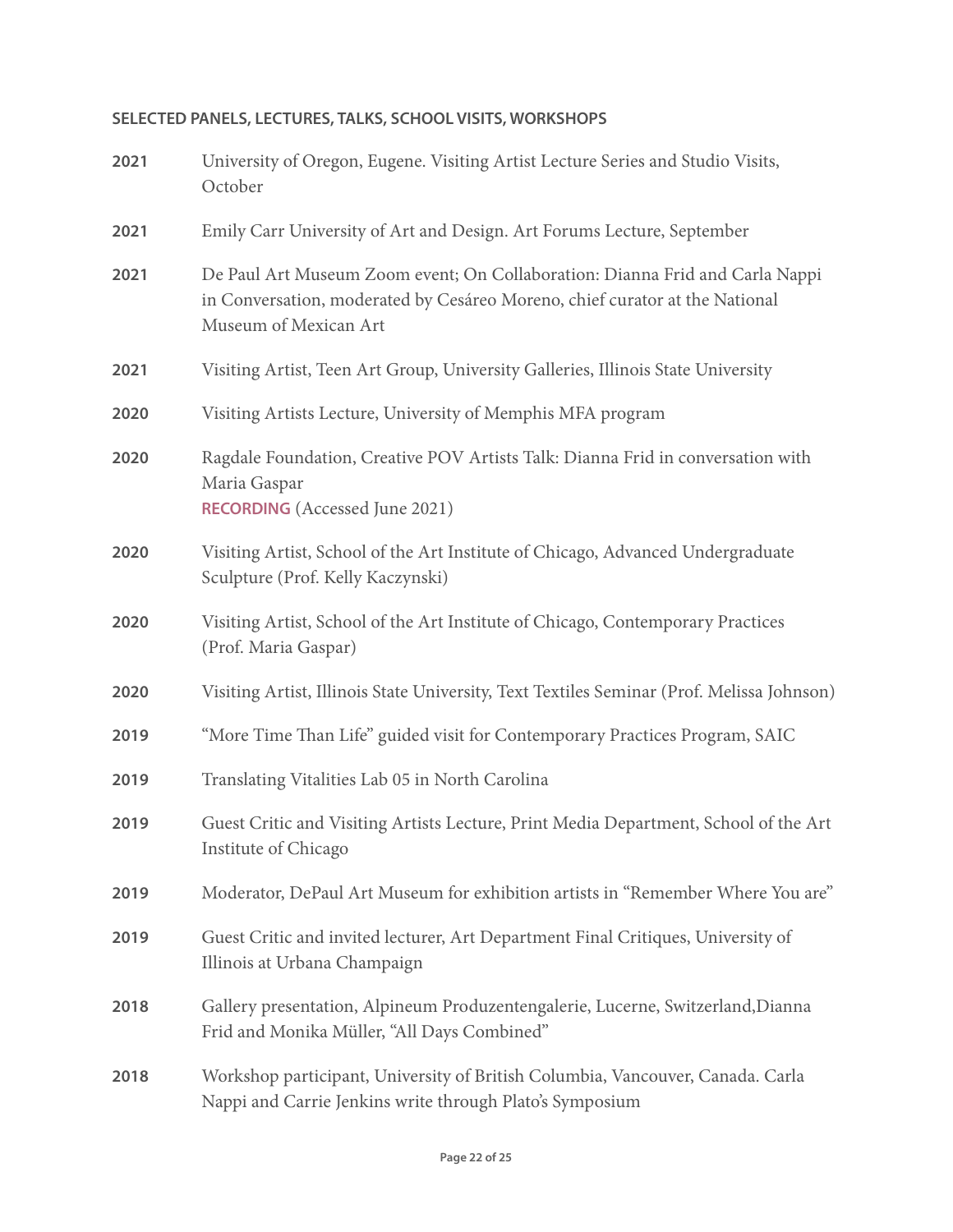# **SELECTED PANELS, LECTURES, TALKS, SCHOOL VISITS, WORKSHOPS – continued**

| 2018 | Gallery Talk with Artist Fellows, Spertus Institute, Chicago                                                                                        |  |  |  |  |
|------|-----------------------------------------------------------------------------------------------------------------------------------------------------|--|--|--|--|
| 2018 | Gallery Talk, Goldfinch Gallery, Chicago, in conversation with Karen Manchester,<br>Chief Curator of Antiquities from the Art Institute of Chicago. |  |  |  |  |
| 2018 | Gallery Talk, Goldfinch Gallery, Chicago, in conversation with artist Monika Müller                                                                 |  |  |  |  |
| 2018 | Visiting Artist, School of the Art Institute of Chicago, Advanced Undergraduate<br>Sculpture                                                        |  |  |  |  |
| 2017 | Gallery Talk: University Galleries at Illinois State University                                                                                     |  |  |  |  |
| 2017 | Exhibition Discussion: Milner Libraries at ISU                                                                                                      |  |  |  |  |
| 2017 | Presenter, School of the Art Institute of Chicago, "Tracing Networks: Foreign and<br>Localized Art of Latin America"                                |  |  |  |  |
| 2017 | Visiting Critic, The School of the Art Institute of Chicago, Department of Visual and<br><b>Critical Studies</b>                                    |  |  |  |  |
| 2017 | Visiting Critic, University of Chicago Department of Visual Arts                                                                                    |  |  |  |  |
| 2017 | Hyde Park Art Center, Exhibitions Review Committee (Chicago)                                                                                        |  |  |  |  |
| 2016 | Translating Vitalities Lab 2: The Untoward, June 25, 2016 - July 2, 2016,<br>Istria County, Croatia                                                 |  |  |  |  |
| 2016 | Lit Luz Festival of Language Literature and Art: Visual Artists Dianna Frid And Jorge<br>Mendez Blake in Conversation, DePaul Art Museum (Chicago)  |  |  |  |  |
| 2016 | Visiting Critic, Architectural Design I, UIC School of Architecture (Chicago)                                                                       |  |  |  |  |
| 2016 | Artist's Lecture, Translating Vitalities Lab 2: "On Matter and Subject Matter" (Liznjan,<br>Croatia)                                                |  |  |  |  |
| 2016 | Museum Lecture with Nora Epstein, Special Collections Librarian at DePaul<br>University for "Split Complementary," DePaul Art Museum (Chicago)      |  |  |  |  |
| 2016 | Museum Lecture with Matthew Girson for SAIC seminar on writing and translation<br>during "Split Complementary," DePaul Art Museum (Chicago)         |  |  |  |  |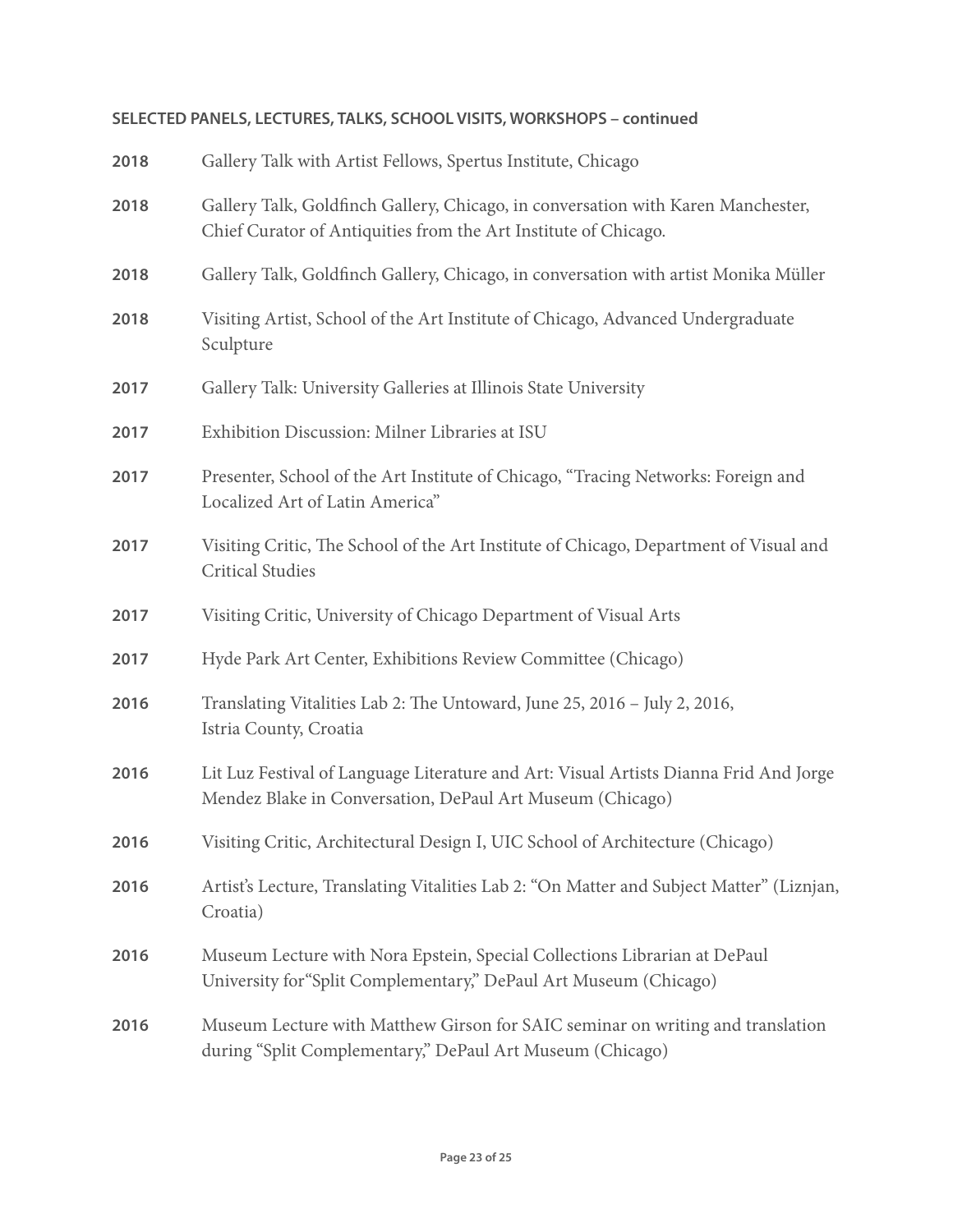# **SELECTED PANELS, LECTURES, TALKS, SCHOOL VISITS, WORKSHOPS – continued**

| 2016 | Public Museum Lecture with Richard Rezac and Matthew Girson for "Split"<br>Complementary," DePaul Art Museum                                         |  |  |  |  |
|------|------------------------------------------------------------------------------------------------------------------------------------------------------|--|--|--|--|
| 2016 | Public Lecture and Visiting Artist at Columbia College (Chicago)                                                                                     |  |  |  |  |
| 2016 | University of Chicago visiting presenter, Writing and Art Studio seminar                                                                             |  |  |  |  |
| 2016 | Exhibition / Galley Talk for "Present Standard" Chicago Cultural Center                                                                              |  |  |  |  |
| 2016 | Lecture at the School of the Art Institute of Chicago for students in Advanced BFA<br>Sculpture                                                      |  |  |  |  |
| 2015 | Museum lectures (in Spanish): During "Materias" exhibition at the Biblioteca<br>Francisco de Burgoa, Oaxaca, Mexico                                  |  |  |  |  |
| 2015 | Public dialogue with Jen Bervin and the Poetry Foundation (Chicago) in the context<br>of "Dianna Frid and Cecilia Vicuña: A textile Exhibition"      |  |  |  |  |
| 2014 | Roundtable discussion on "Words from Obituaries," Alpineum Produzenten Galerie,<br>Lucerne                                                           |  |  |  |  |
| 2013 | Visiting Artist, University of Chicago, Department of Visual Arts - Prof. Jessica<br>Stockholder's Senior Critique class                             |  |  |  |  |
| 2012 | Lecture and Visiting Critic, School of the Art Institute of Chicago, Department of<br>Architecture and Designed Objects - Prof. Dan Devening's class |  |  |  |  |
| 2011 | Panelist: Drawn Together, Alpineum Produzenten Galerie, Lucerne, Switzerland                                                                         |  |  |  |  |
| 2011 | Visiting Critic, School of the Art Institute of Chicago (SAIC), Sculpture Department                                                                 |  |  |  |  |
| 2010 | Lecture and Visiting Critic, Rhodes College, Memphis                                                                                                 |  |  |  |  |
| 2010 | Panelist: Mapping and Art in the Americas, Summer Institute at the Newberry<br>Library, Chicago                                                      |  |  |  |  |
| 2009 | Artist's Lecture, The Society of Fellows Bernard Weissbourd Memorial Series, The<br>University of Chicago                                            |  |  |  |  |